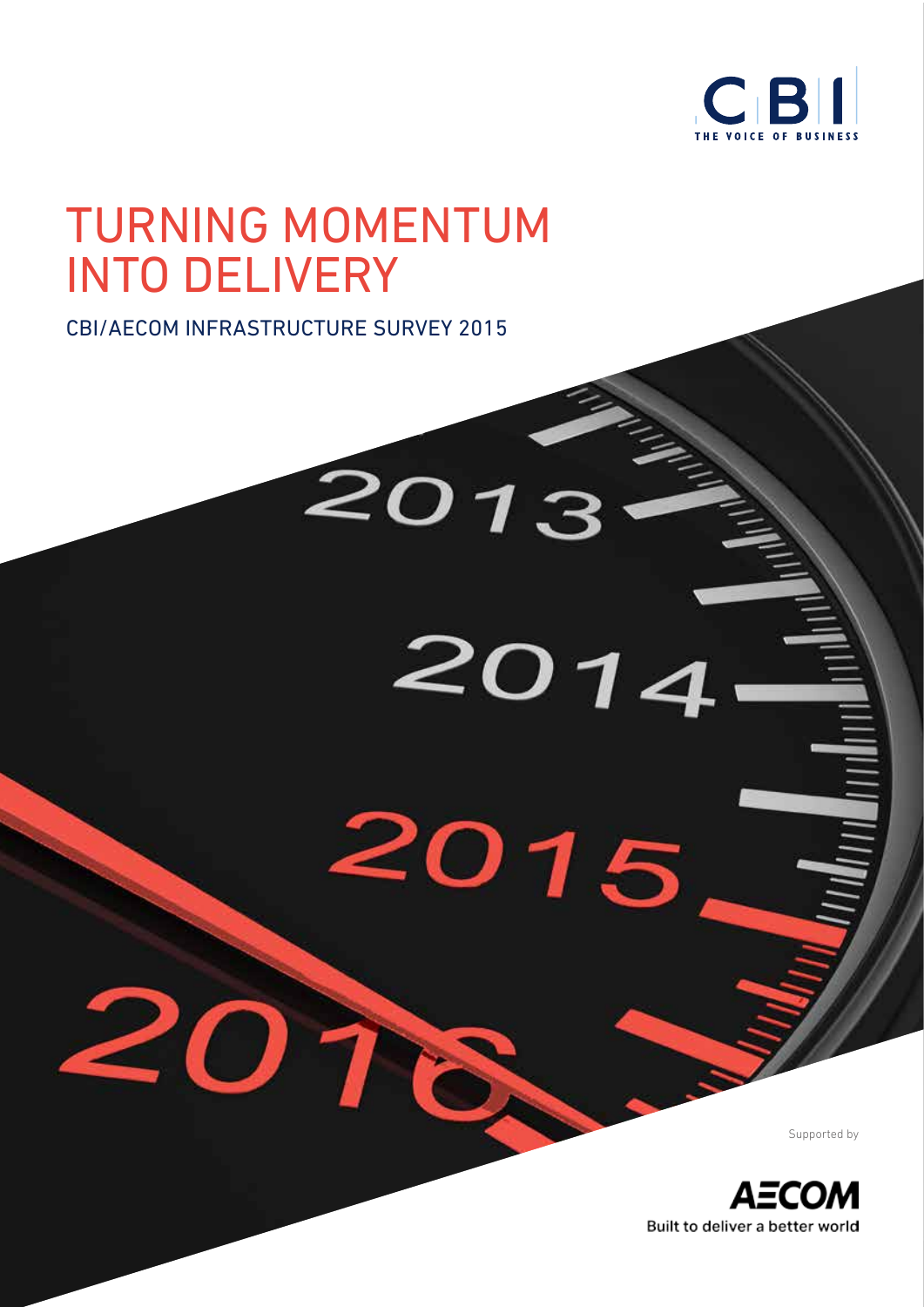

#### **About the sponsor**

AECOM is a premier, fully integrated professional and technical services firm positioned to design, build, finance and operate infrastructure assets around the world for public- and private-sector clients.

The firm's global staff – including architects, engineers, designers, planners, scientists and management and construction services professionals – serves clients in over 150 countries around the world. AECOM is ranked as the #1 engineering design firm by revenue in Engineering News-Record magazine's annual industry rankings, and has been recognized by Fortune magazine as a World's Most Admired Company.

The firm is a leader in all of the key markets that it serves, including transportation, facilities, environmental, energy, oil and gas, water, high-rise buildings and government. AECOM provides a blend of global reach, local knowledge, innovation and technical excellence in delivering customized and creative solutions that meet the needs of clients' projects. A Fortune 500 firm, AECOM companies, including URS Corporation and Hunt Construction Group, have annual revenue of approximately \$19 billion.

More information on AECOM and its services can be found at www.aecom.com.

Follow us on Twitter: @aecom

#### **Contact:**

Muna Al-Azzawi Head of External Communications – Europe, Middle East, India and Africa AECOM 6 Greencoat Place London SW1P 1PL

T: +44 (0)20 7798 5158 M: +44 (0)7917 574 766 E: muna.al-azzawi@aecom.com W: aecom.com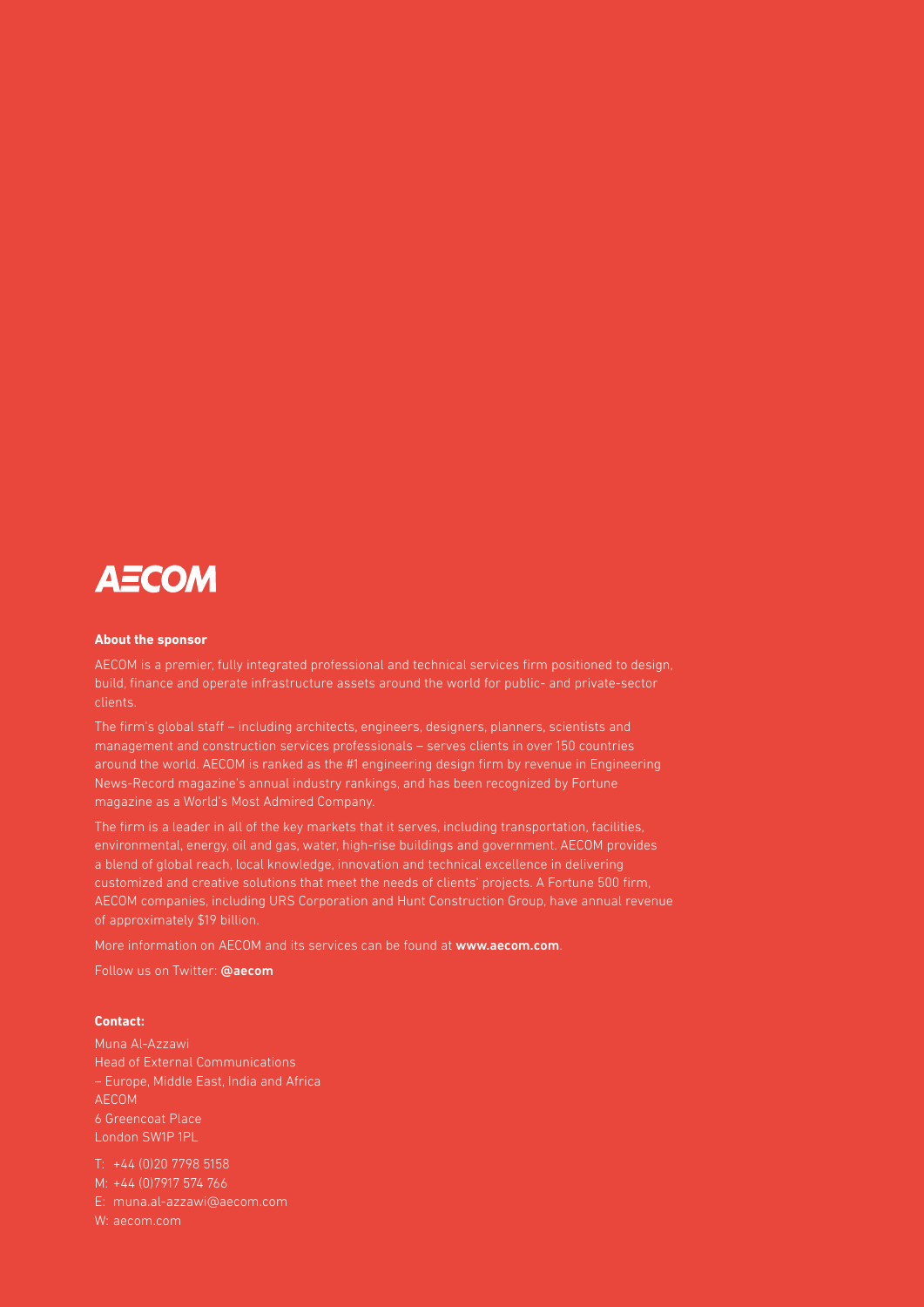# **CONTENTS**

| Foreword – CBI                                                                                 | 4  |
|------------------------------------------------------------------------------------------------|----|
| <b>Foreword - AECOM</b>                                                                        | 5  |
| <b>Executive summary</b>                                                                       | 6  |
| <b>Chapter 1</b>                                                                               | 8  |
| Right direction, but lacking pace:<br>business sets the agenda for a<br>parliament of delivery |    |
| <b>Chapter 2</b>                                                                               |    |
| Infrastructure sectors                                                                         | 12 |
| $-$ <i>Energy</i>                                                                              | 12 |
| - Rail                                                                                         | 15 |
| $-$ Roads                                                                                      | 18 |
| - Aviation                                                                                     | 21 |
| - Digital                                                                                      | 23 |
| Chapter 3                                                                                      |    |
| Environment for delivery                                                                       | 26 |
| - Planning                                                                                     | 26 |
| - Skills                                                                                       | 29 |
| - Financing UK infrastructure                                                                  | 31 |
| - Devolution                                                                                   | 33 |
| - Taking decisions                                                                             | 35 |
| <b>Conclusions and</b><br>recommendations                                                      | 37 |
| Annex                                                                                          | 38 |
| <b>References</b>                                                                              | 39 |
|                                                                                                |    |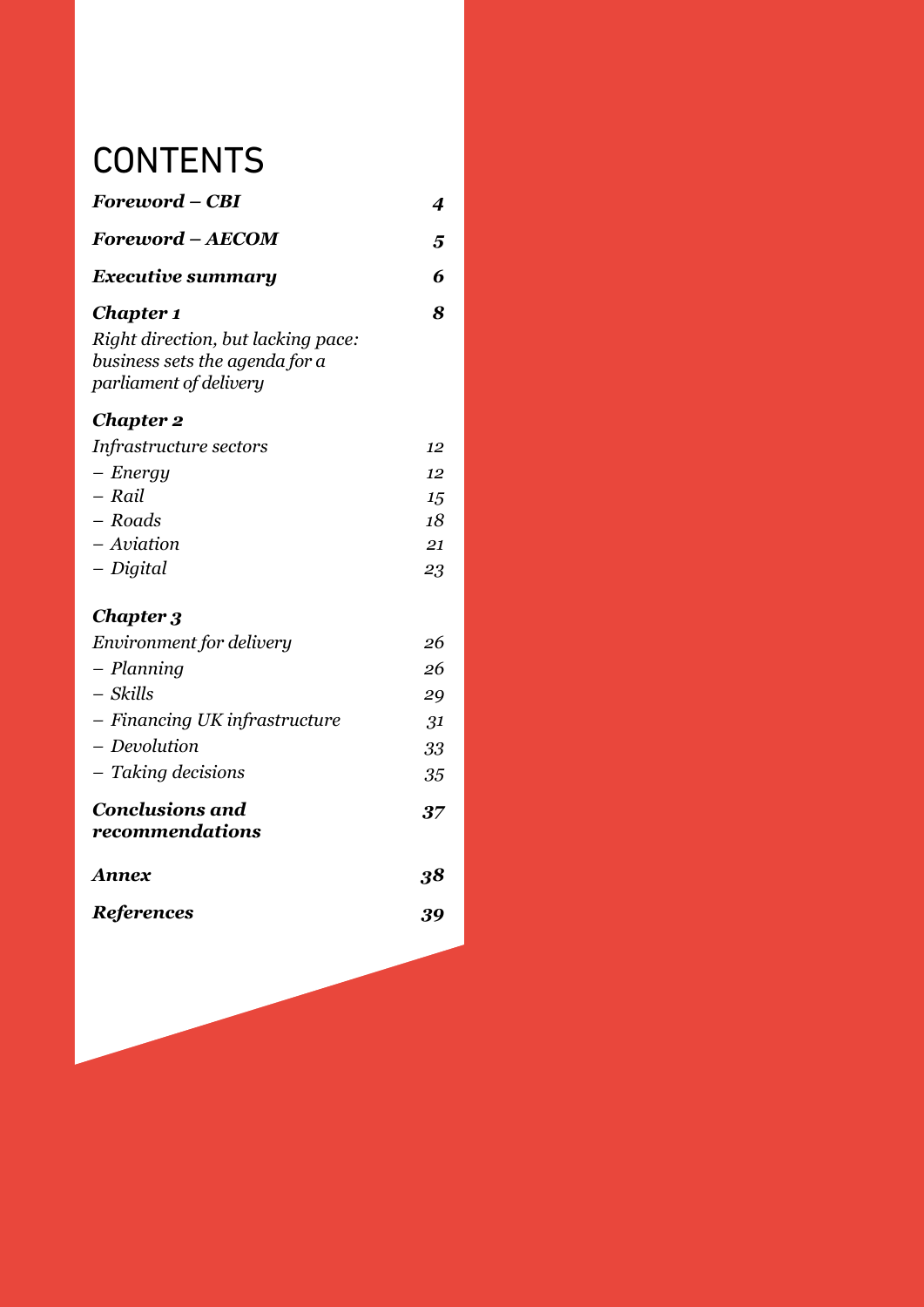# FOREWORD, John Cridland, CBI



John Cridland, Director-General, CBI

John Cratcural

UK growth is on a firm footing and business investment, productivity and wage growth are on the rise. We have taken great strides in recognising the importance of long-term, ambitious plans for our infrastructure to the health of our economy, and the lives of our citizens. And we've hit some key milestones in turning ambition into action, like the start of Thames Tideway Tunnel and HS2.

In this context, over 700 business leaders responded to the CBI's fifth annual assessment of the UK's infrastructure, this year in partnership with AECOM. There is some good news and some bad.

The good news is that twice as many businesses now feel that the UK's infrastructure is moving in the right direction, compared with those who feel it is deteriorating. And with the establishment of a National Infrastructure Commission to assess our future needs – a step change supported by businesses in this survey – we may finally see the end of the circle of politicisation and delay which has plagued UK infrastructure for decades.

But our ambition has yet to filter through to tangible results. Over the summer, for example, we had a reversal of government support for renewable energy, leading Drax to pull out of a £1bn investment in carbon capture and storage.

The results of this year's survey set the agenda for a new parliament, and businesses are clear about where government needs to focus its firepower to turn momentum into delivery.

Concerns about energy security underline the need to articulate a clear long-term vision for how we power our industry in the decades ahead. Pessimism about the future of our road network suggests that despite the welcome creation of a Roads Fund over the summer, we need to boost investment – rather than simply halt it. And of course, then there is the impending decision on runway capacity in the South East. One of the standout figures for me is that 41% of firms across the UK already see a tangible impact on their businesses as a result of our failure to take action, demonstrating what a national issue this is.

Yet with so many projects now in the pipeline, it's not just about getting the green light for new investment – it is about putting the peddle to the metal once the decision is made.

At a time of constrained budgets, with the need to find further savings during the course of this parliament, infrastructure delivery agencies and planning departments must continue to do more with less.

This survey shows the willingness of businesses to engage in bold thinking to solve these challenges, but government must ensure its new found appetite for long-term thinking translates into a clear and consistent ambition for all of the UK's infrastructure networks. The prize for getting this right is significant: investment boosted as confidence soars; costs reduced as problems are foreseen; delays avoided as support is bolstered. But to make this happen, it is essential that we get ourselves on the front foot now.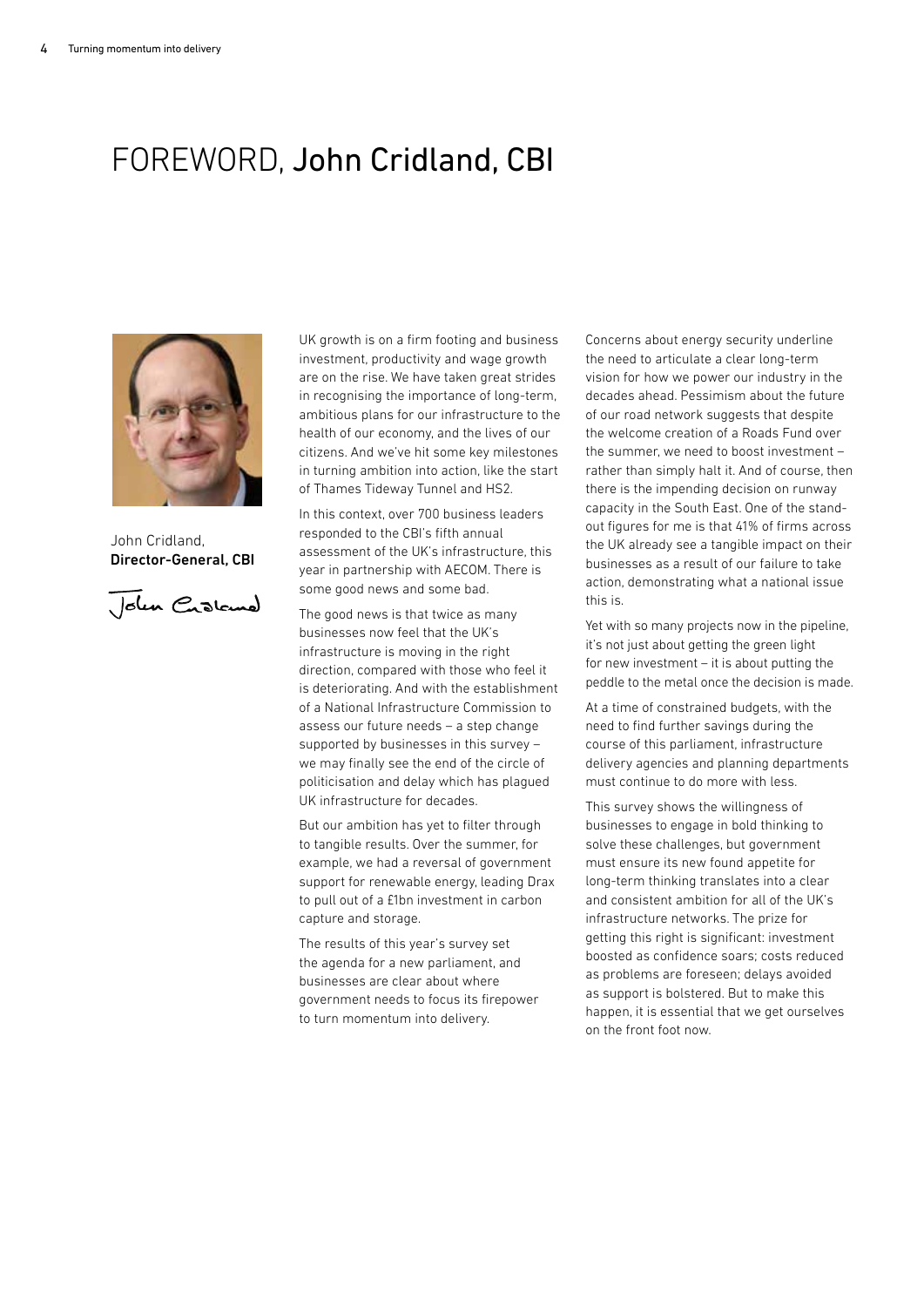## FOREWORD, Richard Robinson, AECOM



Richard Robinson, Chief Executive, Civil Infrastructure, EMIA, AECOM

 $\mathcal{L}$ 

Business is operating against a backdrop of uncertainty: with the outcome of the EU referendum increasingly difficult to predict, rising nationalism in Scotland and the imminent Comprehensive Spending Review expected to place renewed pressure on public sector budgets, these are operationally challenging times.

One thing that is clear is the strong correlation between infrastructure investment and economic improvement. Our roads, railways and ports are the veins and arteries of the body of commerce. When infrastructure decisions are delayed, business feels the pain. Take aviation, for example, where government is facing mounting pressure to make a swift decision about a new runway in the South East. Our survey provides strong evidence that political procrastination is impacting growth, with 41% of respondents – rising to 50% in London – saying failure to tackle aviation capacity is harming their business.

Greater empowerment at a local level is a cause for optimism. With devolution gaining momentum across the nation, support from business is broadly strong, with 61% of respondents believing that the change will improve the delivery of local infrastructure, rising to 73% among English companies. All eyes are now on the impact of the recently announced decentralisation of business rates, to see if new opportunities for providing local financial stimulus can speed up on-the-ground delivery.

The creation of the National Infrastructure Commission is also welcome news. A longterm approach to planning, underpinned by a steady funding stream, should help ensure that infrastructure capacity better reflects demand. Crucially, the commission ought to provide increased certainty for infrastructure operators and owners, as well as the companies tasked with delivery.

But while the signs from government are positive, it remains to be seen whether the new body will have the necessary binding decisionmaking powers to initiate infrastructure and get Britain building. Industry optimism will be shortlived if the National Infrastructure Commission becomes nothing more than a long-grass forum into which politically sensitive projects are kicked.

Similarly, the recently published National Infrastructure Plan for Skills is a promising approach to a thorny issue. It goes some way towards mapping expertise against pipeline projects, informing companies' recruitment strategies and identifying the gaps that need to be addressed. However, the government's proposed apprenticeship levy appears punitive, sending the wrong signal to those tasked with training and developing the workforce of the future. The message from business is clear: with 81% of respondents demanding improved apprenticeship funding, a more collaborative approach between government and industry is needed to address the skills agenda.

Finally, the greatest challenge for government is to build confidence, establishing the financial and operational climate that will accelerate delivery. There have been positive steps such as the creation of Highways England as a semiautonomous delivery body and the government's decision to underwrite Chinese investment in the Hinkley Point C nuclear power station. But more needs to be done to foster an environment that encourages the necessary delivery models, such as joint ventures, partnerships and alliances, to get Britain building. This requires government support for the development of UK companies' organisational skills and intellectual assets, rather than arming the workforce with shovels.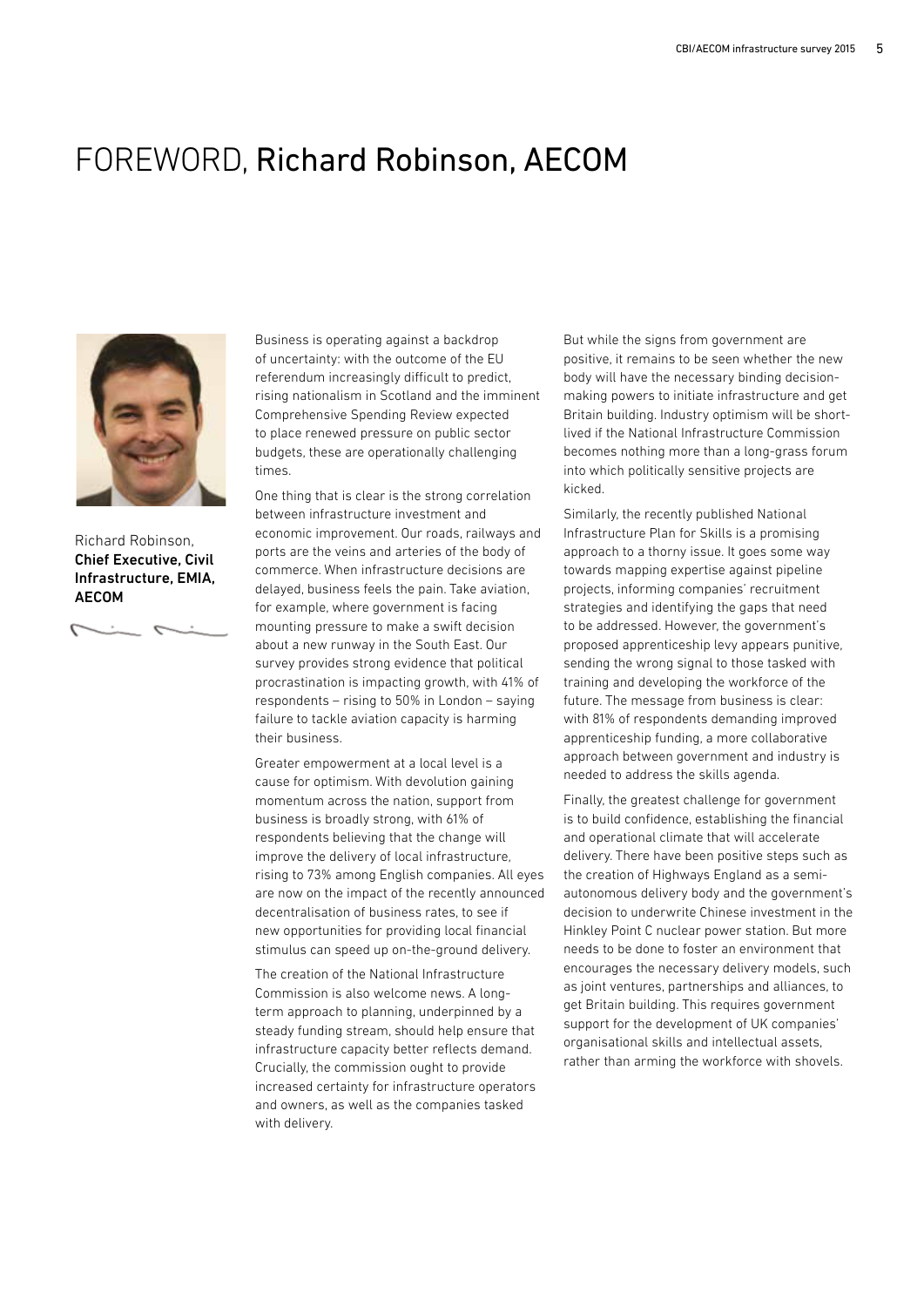## Executive summary

### Story in numbers

With 94% of businesses reporting quality of infrastructure as a decisive factor when planning future investment, infrastructure remains central to the growth challenge in the current parliament.

The focus on infrastructure in the last parliament means twice the amount of firms (43%) see UK infrastructure as improving compared to those that see it as deteriorating (23%).

Yet despite ambitious plans for the current parliament, the majority of firms (53%) are not confident of seeing tangible improvement in the coming five years.

With 62% of firms unhappy with the pace of progress, 'turning momentum into delivery' must be the hallmark of this parliament, despite fiscal pressures.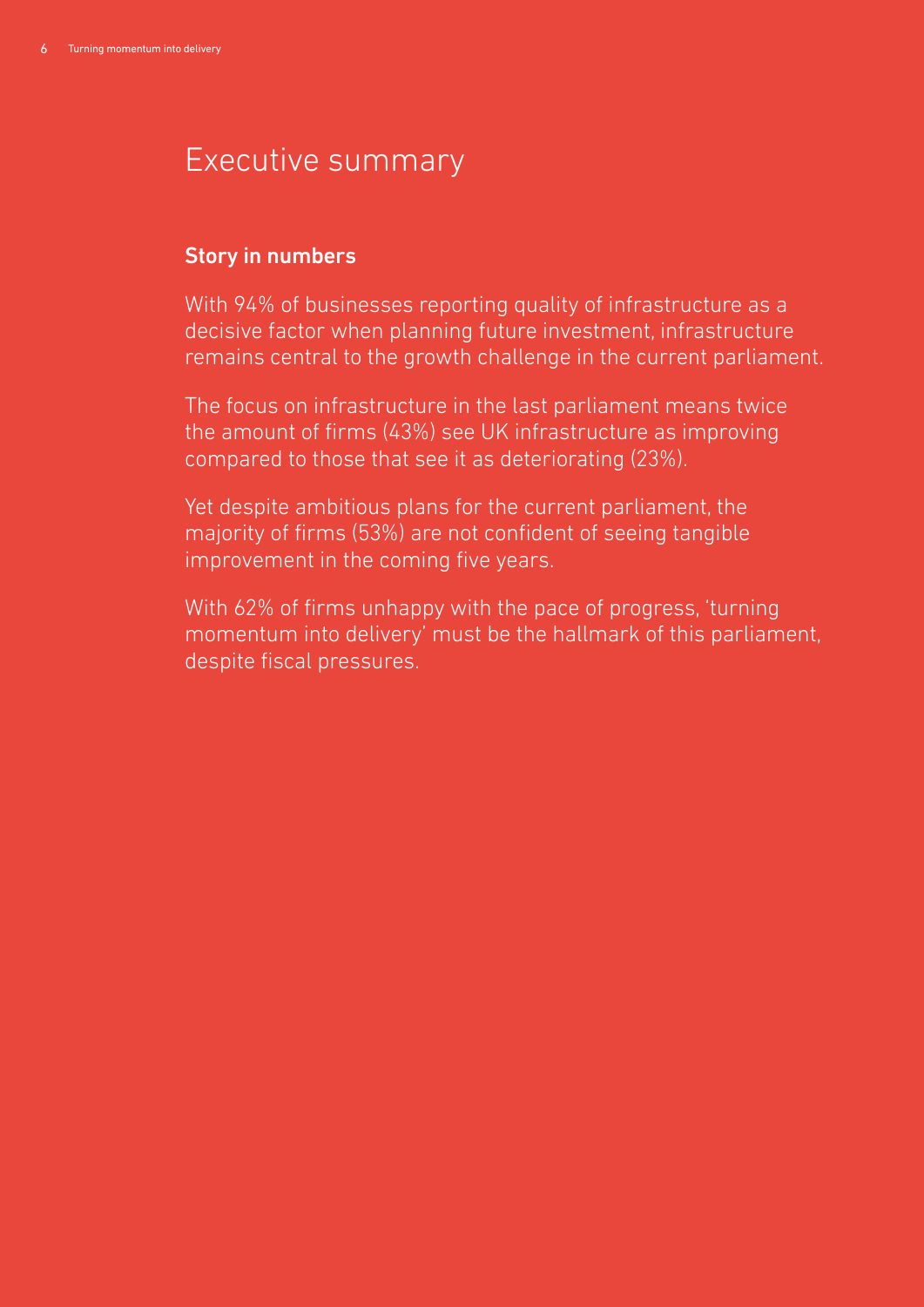This requires a laser-like approach to tackling a number of thorny issues…



**Energy**: With security of supply a crucial factor for three-quarters of firms, 97% look to government to support a diverse mix of new generation.



**Rail**: 9 out of 10 businesses are concerned that trains are full, and while critical, 92% want a clearer indication of how HS2 sits within the longer term plan for UK rail.



**Roads**: With 96% of firms concerned about congestion on the road network, almost three-quarters are open to road charging as a way of boosting investment.



**Aviation**: Half of all firms are unhappy with the UK's air links to emerging markets and 41% say failure to build new runway capacity is already impacting on their business.



**Digital**: As businesses rapidly digitise operations, 59% of firms are not satisfied with the quality of their digital connections – with reliability the most important factor.

#### …with an environment primed and ready to support our ambition:



**Planning**: With 85% of infrastructure firms seeing red tape in the planning system as a significant barrier, 7 out of 10 are prepared to consider higher fees for quicker decisions.



**Skills**: 86% of construction firms say with clearer sight of upcoming projects, they will take the lead in boosting the UK's skills, to avoid rising costs to infrastructure delivery.



**Finance**: 78% of investors see risk of policy change as a significant barrier to private investment, so boosting political certainty is critical to delivery of the £411bn needed.



**Devolution**: 61% of businesses see devolution as an opportunity to improve infrastructure, and three-quarters of infrastructure firms view local business leadership as playing a crucial role.



**Taking decisions**: 98% of infrastructure providers want an evidence-based approach to infrastructure, using an assessment of the UK's future needs to build support for key upgrades.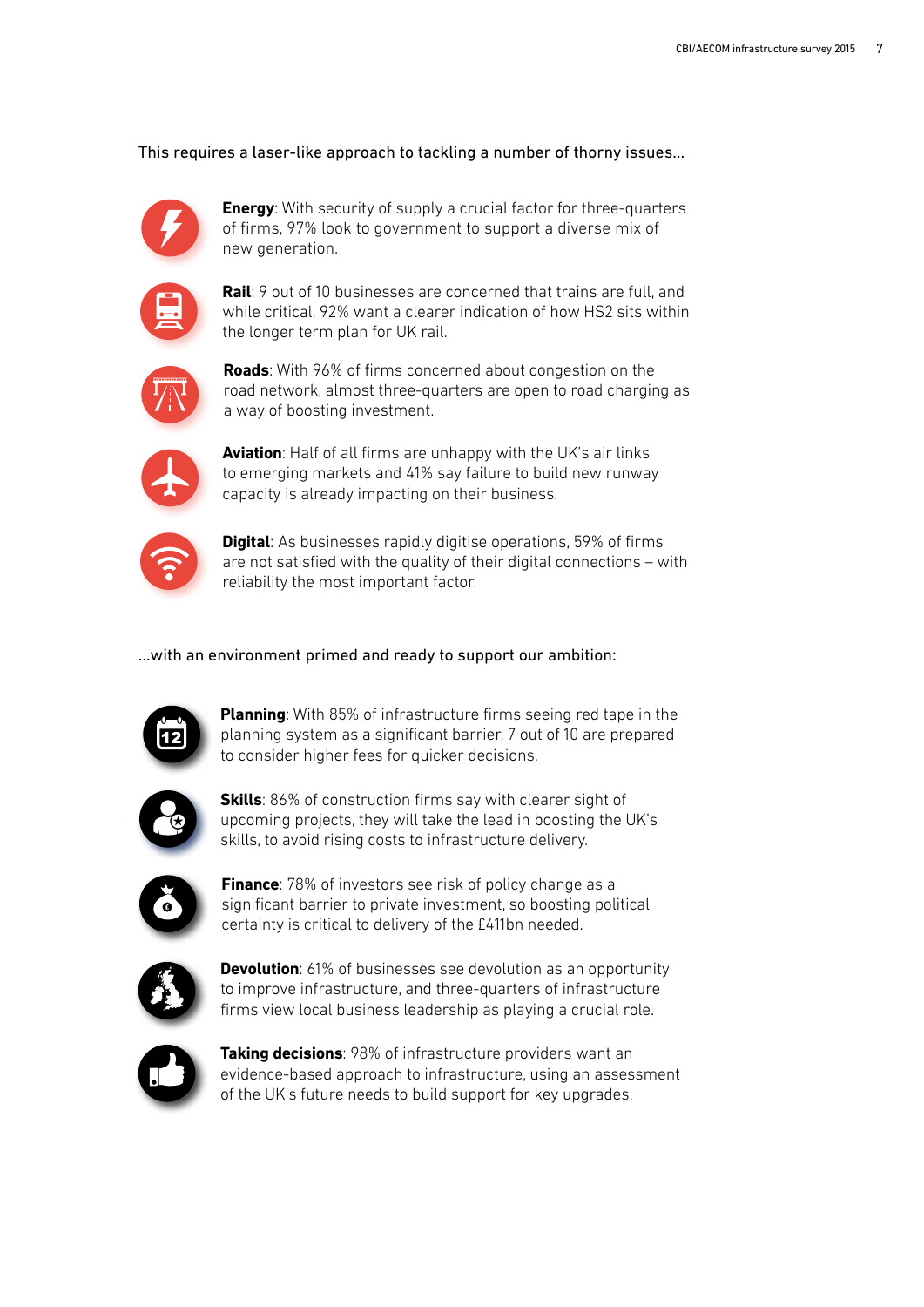# Right direction, but lacking pace: business sets the agenda for a parliament of delivery

#### With newfound consensus on infrastructure, the UK must overturn decades of underinvestment

From a new runway in the South East, to Victorianscale investment in our rail network; from the UK's first privately financed new nuclear station at Hinkley Point, to funding for the Thames Tideway Tunnel – infrastructure is currently at the heart of our national politics. And with the dust settled on the 2015 election, what is most notable is the level of consensus about the importance of investment in infrastructure to the UK's economy.

Businesses have long been clear about the impact of infrastructure on their competitiveness, and this survey underlines this. 94% of businesses see the quality of infrastructure as a decisive factor when planning future investment.

 $94\%$ 

Infrastructure is a decisive factor for 94% of businesses when considering where to invest

All main parties now recognise the transformative effects of infrastructure – something clearly demonstrated by the current debate around the creation of a Northern Powerhouse, and the role eastwest connectivity can have in changing the economic landscape of the north of England. Yet rarely has there been such consensus – our national legacy is one of underinvestment over the course of decades, with capital spending levels well below our G7 competitors, and this has impacted on the UK's infrastructure competitiveness (**Exhibit 1**).

Underinvestment is just one part of the UK's lack of international competitiveness though – as the last parliament showed, inconsistency can be just as damaging. With timescales for delivery of major projects often longer than the five-year electoral cycle, sudden change can have a serious impact. The cuts in 2010 shattered confidence, hollowed out supply chains and led to the migration of expertise to our competitors, and although swiftly reversed, it has taken time for the UK to gear up to meet our newfound infrastructure ambitions.

#### Exhibit 1 Indicators of the UK's international infrastructure competitiveness

#### **THE UK…**

- Is 24th for quality of overall infrastructure, *The 2015-16 World Economic Forum Competitiveness Report* <sup>1</sup>
- Came 11th in EY's 2015 Renewable energy country attractiveness index, down from 8th place<sup>2</sup>
- Saw in 2015 its airport hub Heathrow overtaken by Paris Charles De Gaulle as the number one airport for long haul routes<sup>3</sup>
- Ranks 29th for quality of its roads, below Namibia and Sri Lanka, according to the WEF<sup>4</sup>
- Slipped from front ranks to 6th in the *Digital, Social & Mobile in 2015 report* <sup>5</sup>

#### We are starting to recapture some of the lost momentum…

The actions of the last five years have helped to recapture the momentum. From the creation of the National Infrastructure Plan to the simplification of planning in the National Planning Policy Framework (NPPF), on balance business sees government action as having played a key role – particularly among those firms charged with providing infrastructure (**Exhibit 2**).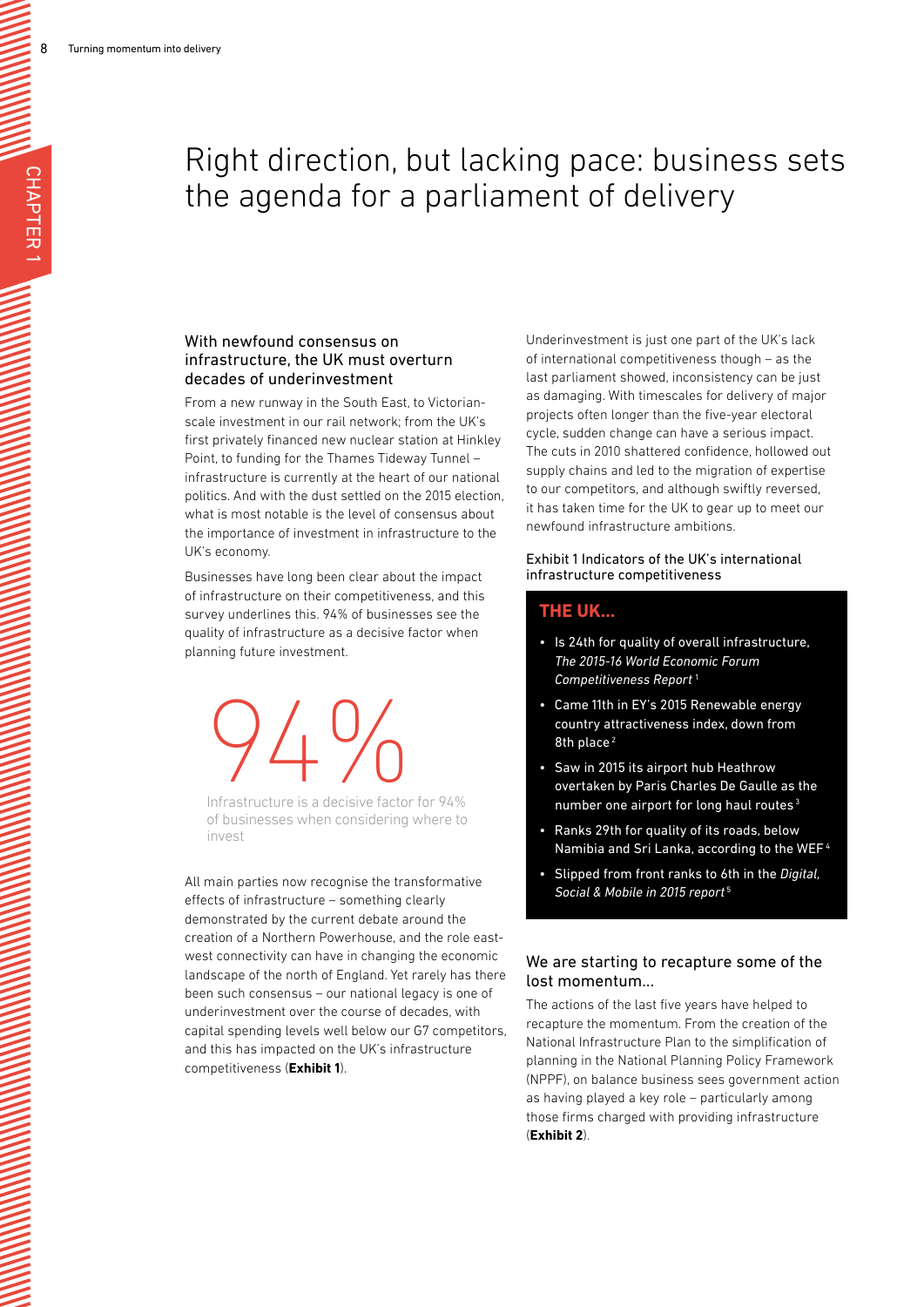#### Exhibit 2 Infrastructure providers' support for government initiatives (%)



This progress has been seen in key infrastructure sectors too. Whether through the creation of the government's first Road Investment Strategy and transformation of the Highways Agency into Highways England to deliver this, or the completion of Electricity Market Reform (EMR), a number of prerequisites for investment have been delivered. These developments in infrastructure policy have tentatively bolstered business confidence, and the number of businesses that feel UK infrastructure is moving in the right direction (43%) is double those that feel it is deteriorating (23%) (**Exhibit 3**) – a figure that is even higher among infrastructure providers.

Delving into where progress has been the strongest, businesses were most positive about steps taken to boost new infrastructure, with 45% of firms confident that the UK had made progress in this area, compared to 22% that feel the UK's capacity here had gone backward (**Exhibit 4**). Yet in a reversal of this, just 25% feel the story on maintenance is a positive one in the last five years, with 38% seeing the UK's ability to upkeep existing infrastructure as declining, something that may reflect the impact of fiscal constraints on current spending budgets.

#### Exhibit 3 Business perceptions on UK infrastructure (%)



#### Exhibit 4 Business perceptions on UK infrastructure: new vs existing (last five years)



Deteriorated 38%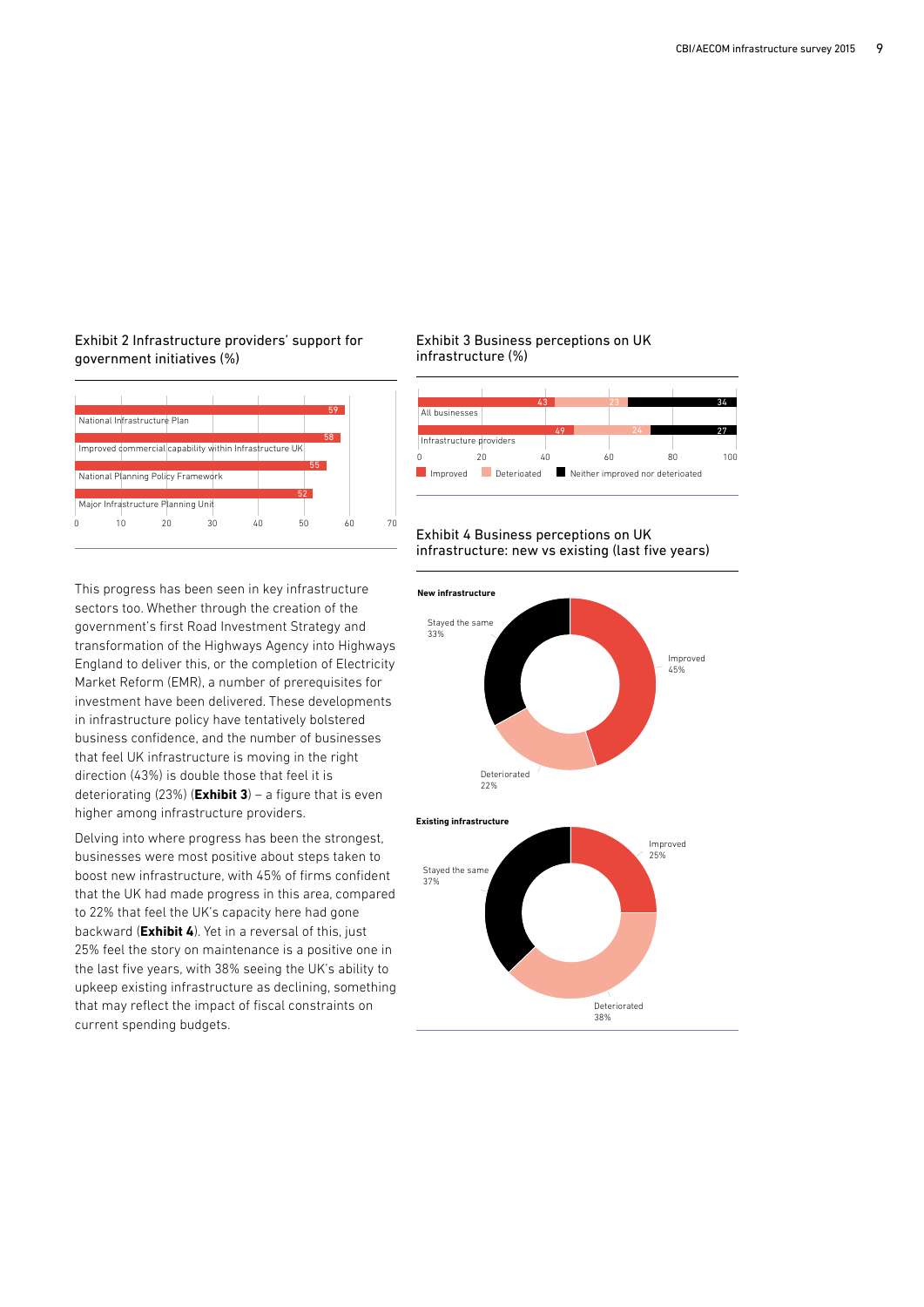#### …and the legacy of this parliament must be one of translating momentum into delivery

While the ambition to deliver £411bn of investment in the UK's National Infrastructure Plan<sup>6</sup> is positive, it is nothing without delivery. While businesses report that UK infrastructure may be starting to move in the right direction, asking how specific networks have changed on the ground elicits a more guarded response, suggesting more tangible benefits have yet to be delivered. As **Exhibit 5** shows, with the exception of digital and flood defences, no sector records a positive response from more than one third of businesses. The figures in fact remain highly reflective of the situation in 2011 where only digital was seen to have improved on the ground over the previous five years.

#### Exhibit 5 Business perceptions of changes in the quality of infrastructure over the last five years (%)



This is not wholly unexpected: infrastructure projects have long lead times and are long term in nature. Yet, more worryingly, given the scale of ambition, as things stand businesses lack confidence that matters will improve over the next five years either (**Exhibit 6**). There is then clearly a lack of confidence in the UK over our ability to bring our pipeline of national projects into physical fruition soon.

Exhibit 6 Business confidence that the quality of infrastructure will improve in the next five years (%)



Dissatisfaction with the pace of delivery is even clearer when businesses are asked directly, with 62% reporting frustration with the current pace. The message from business is clear: government must accelerate delivery over the course of this parliament.

 $62\%$ 

of businesses are unhappy with the pace of delivery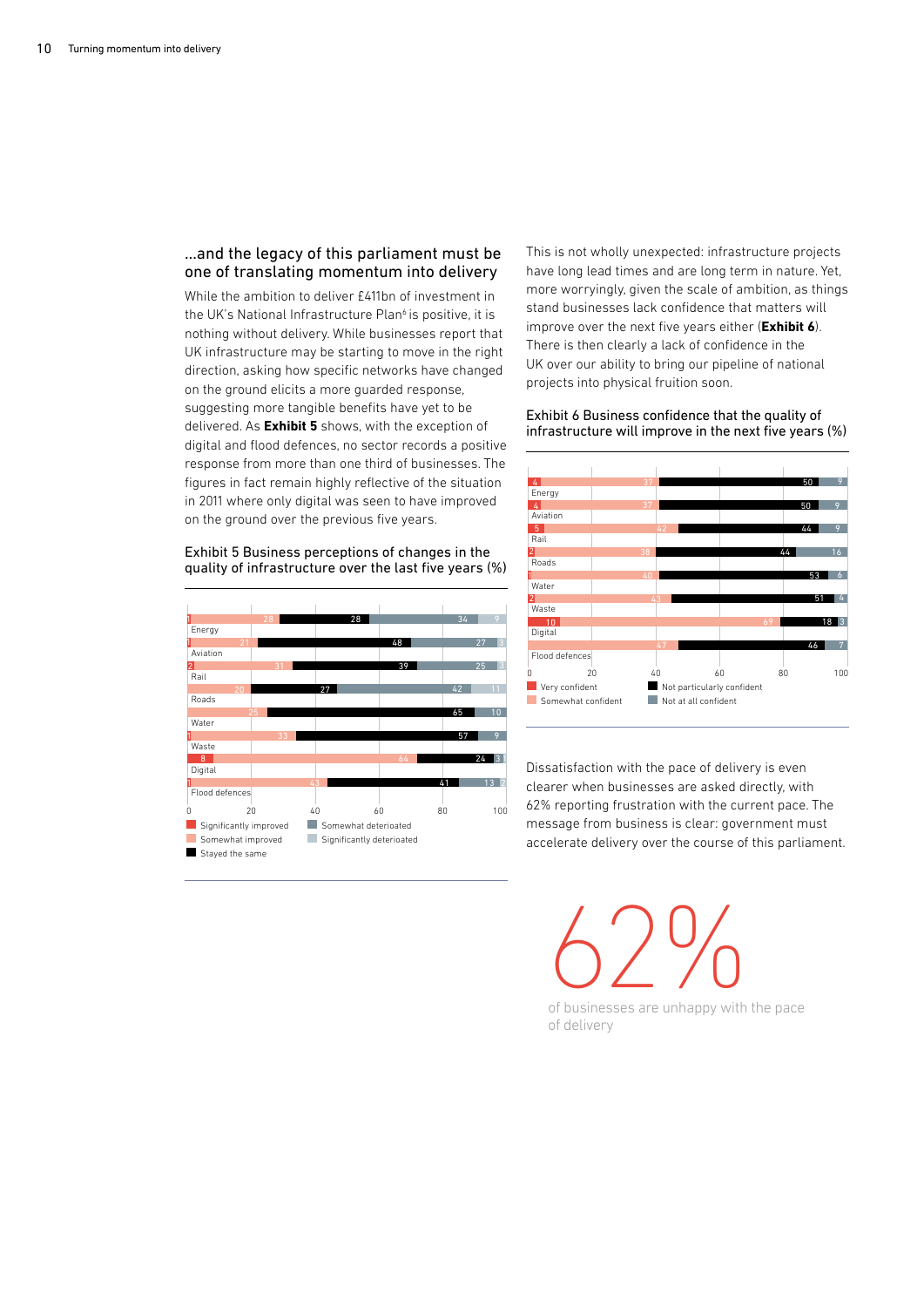#### The 2015 survey sets the bar for making delivery with a difference the hallmark of this parliament

If the legacy of this parliament is to be one of delivery, we need to urgently improve the UK's capacity for turning ambition into meaningful action. Sadly our record in this area is not good. Since the election the UK has seen wavering political support for renewable energy projects and doubt over scheduled rail electrification upgrades.

Delivery with a difference requires a laser-like focus on tackling the most problematic barriers to growth. Whether it is how we fund investment in our road network, where we build a new runway or what we use to power our industry – the UK must proactively tackle a range of thorny issues in the course of this parliament to keep us on the front foot.

The CBI/AECOM 2015 survey highlights five thorny challenges that business wants to see resolved – see below.

### **FIVE THORNY CHALLENGES FOR GOVERNMENT TO TACKLE**

- **1 Energy**: Government needs to come forward with a clear, consistent long-term energy plan
- **2 Rail**: Government needs to demonstrate investment in capacity across the UK's rail network to boost business confidence
- **3 Roads**: Invest in the 'whole journey' to boost the resilience of our road network
- **4 Aviation**: The UK needs a new runway to boost connectivity to emerging markets
- **5 Digital**: As businesses digitise their operations, resilience is the key.

# $\bigcup_{\text{of business}} 9$

of businesses feel UK infrastructure is moving in the right direction

Delivery with a difference is not just about tackling key decisions though – it is about creating a business environment primed and ready to support our ambition. This means that when the green light is given for action, the transition to spades in the ground is seamless. Whether it is a planning system that helps rather than hinders investor confidence, available skills to deliver a pipeline of future projects or public support for major projects that provides confidence for supply chains to upscale operations, there are five actions to turbo-charge delivery – see below.

### **FIVE ACTIONS TO TURBO-CHARGE DELIVERY**

- **1 Planning**: Local planning needs to be accelerated, and brought into line with national policy: business is prepared to contribute
- **2 Skills**: Provide longer-term clarity to help infrastructure providers lead the way
- **3 Financing infrastructure**: As the market evolves, government's role must adapt
- **4 Devolution**: With the right leadership, business sees devolution as an opportunity
- **5 Taking decisions**: Deliver a long-term strategy based on assessment of need.

A full breakdown of 2015 survey respondents can be found in the Annex on page 38.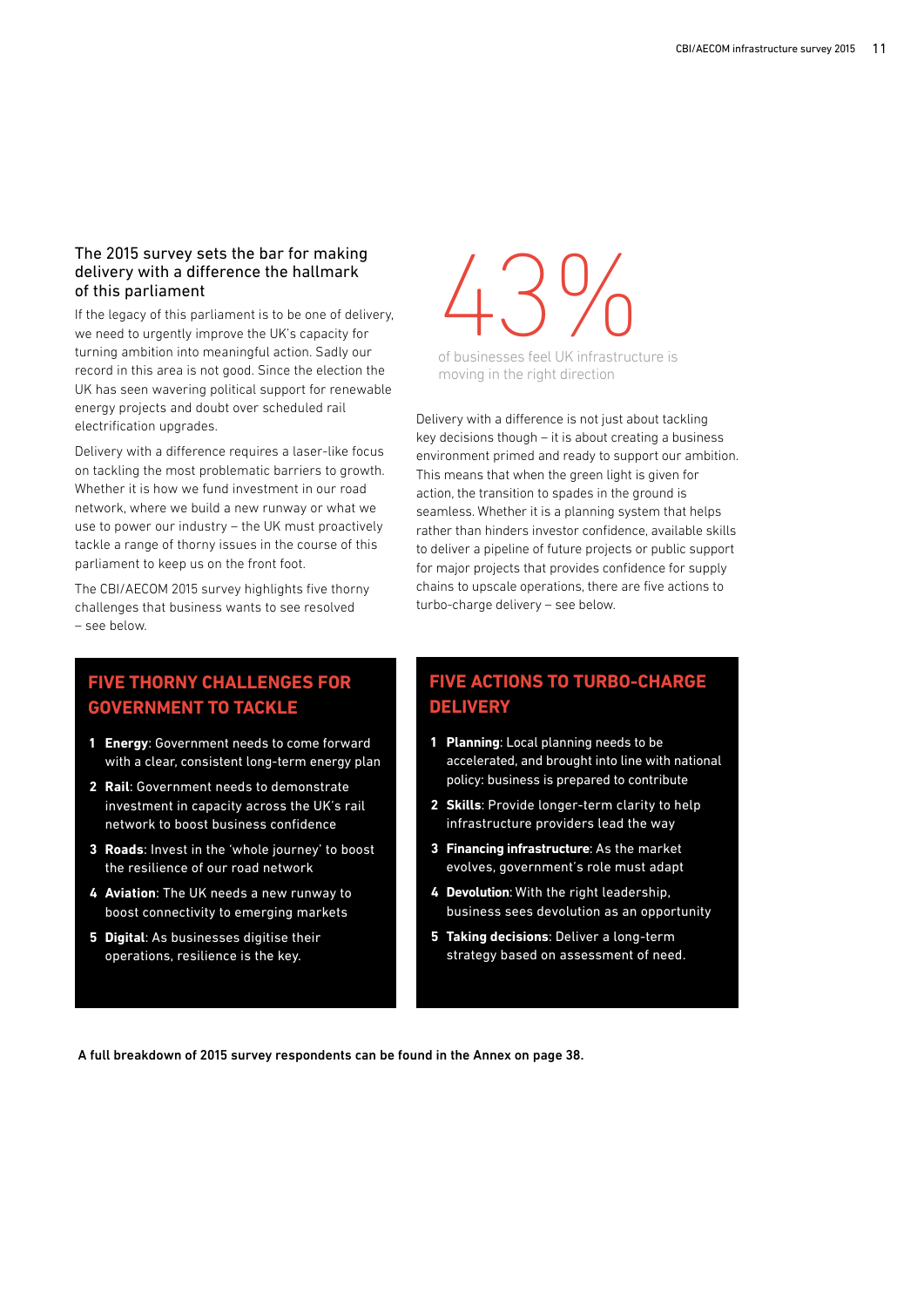## Infrastructure sectors

## ENERGY**:** Government needs to come forward with a clear, consistent long-term energy plan

- In a period of turbulence for the UK energy sector, businesses consider resilience of energy supply the number one priority, with 97% seeing investment in a diverse and secure energy system as crucial or beneficial to business
- With energy costs expected to rise, 91% of firms see a role for government in helping businesses to manage their energy costs, with 88% saying simplification of the energy efficiency landscape is a vital step
- Tackling security and costs requires investment into new generation, but currently 90% of businesses believe this is put at risk by shortterm changes to policy, reflecting uncertainty over renewables in recent months

#### Investment in our energy infrastructure is mission critical for business…

After five years of reform in the energy sector, the message from this survey is clear: 97% want to see investment in a diverse and secure system. Digging deeper, **Exhibit 7** demonstrates that there is support for all three of the UK's energy goals – security of supply, affordability and decarbonisation. However the biggest priority for all businesses is to ensure a resilient system, with 74% of respondents reporting energy security as crucial. This compares with a much lower number of respondents reporting affordability as crucial (43%), and an even lower number (30%) reporting achievement of lower carbon emission targets as crucial.

# $970/$

want to see government take action to ensure investment in a diverse and secure energy system

#### Exhibit 7 Business priorities for energy



Making energy affordable



#### Achieving lower carbon emission targets

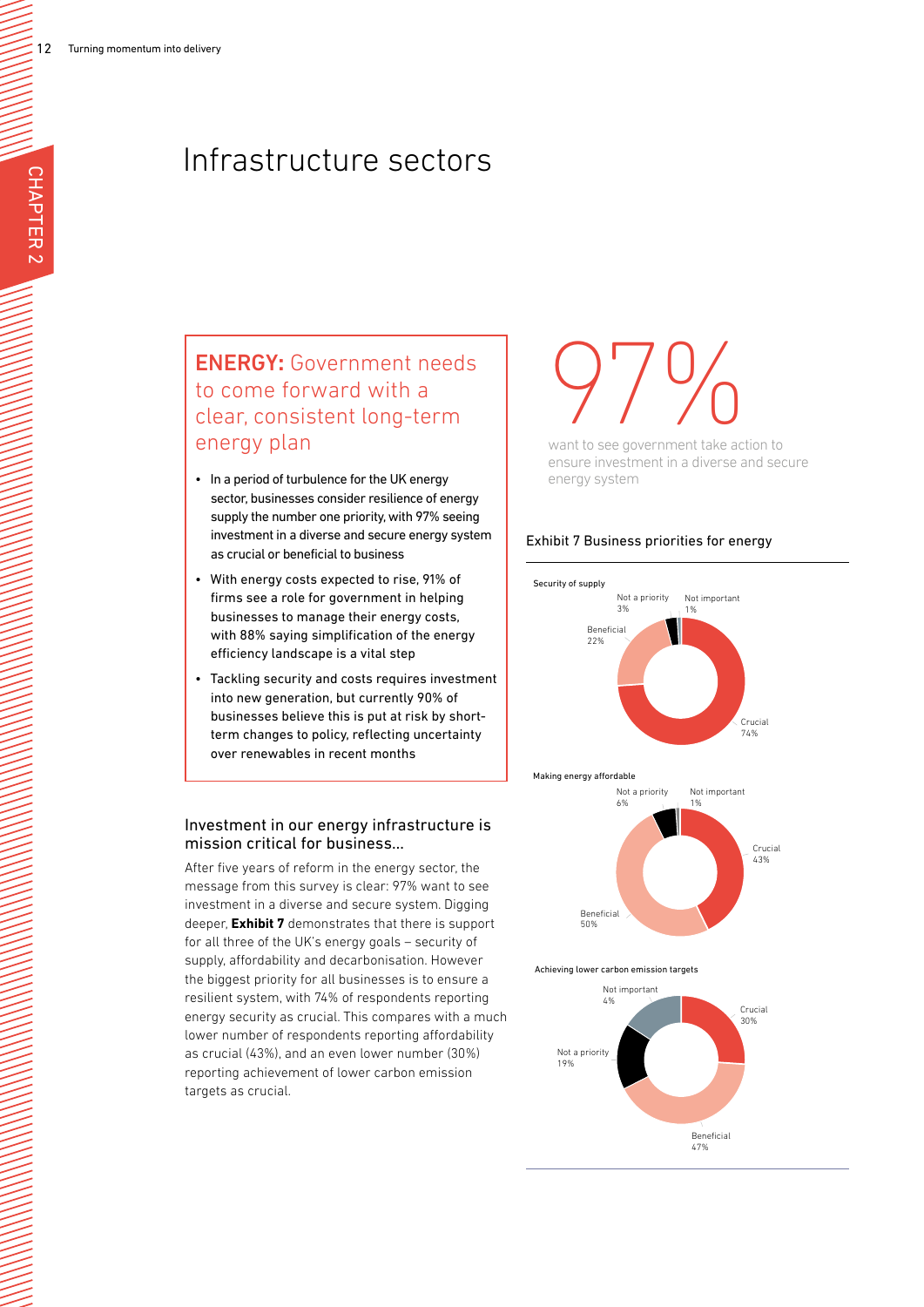The importance of energy security is underscored by the fact that the UK's power capacity margins were set to reach 1.2% this winter before intervention from National Grid,<sup>7</sup> due to more plant coming off line than expected, and uncertainty around the outlook for winter 2016/17. Although the right measures are in place to manage these tight margins in the short term, the only long-term solution to the UK's security of supply challenge is to drive investment into our ageing energy infrastructure.

#### …yet policy uncertainty threatens to turn off investor appetite

To secure the £110bn of private sector capital which is needed to deliver investments, the last government brought in Electricity Market Reform. This was a major milestone for the energy industry, and it had the support of 95% of businesses in the 2014 Infrastructure Survey.<sup>8</sup> However this survey reveals that a number of perceived threats may yet put this investment at risk. **Exhibit 8** highlights how policy uncertainty and political risk are currently seen to be the biggest dangers to energy investment by infrastructure providers. Industry is notably more worried about these political risks than it is about market uncertainty or lack of international competitiveness.

This reinforces concern over the range of policy shifts brought in by government during its first few months in office, including changes to the Renewables Obligation for solar and onshore wind farms, the scrapping of the exemption applied to renewable power from the Climate Change Levy and cuts to the Feed-In Tariff for smaller scale renewables. Combined, these actions have raised questions about the stability of the policy framework, and knocked investor confidence.



expect government support in managing energy costs

#### Exhibit 8 Risks affecting investment into energy (all businesses vs gas and electricity)



Going forward, it is important that the government seeks to ensure a period of stability in the power sector investment framework. Setting a long-term policy into the 2020s will be an important part of this, while clarity is also needed on how the government intends to align its cost-effectiveness and decarbonisation ambitions.

#### Action is needed to support businesses in managing rising energy costs

While securing investment into the UK's energy supply is crucial, energy costs also remain high on the business agenda, with 91% of companies expecting government to play a role in managing these costs. Given costs are expected to continue to rise, this should come as no surprise.

When asked about priorities for managing energy costs, UK firms prioritise energy efficiency (**Exhibit 9**, page 14). 88% of respondents call for the simplification of the UK's energy policy, perhaps reflecting the complex web of overlapping and burdensome policies which can often deter, rather than encourage, investment in this area. With this in mind, the government's review into the energy efficiency tax and policy framework presents an important opportunity to shape a more coherent landscape which unlocks business investment in energy efficiency (**BOX A**).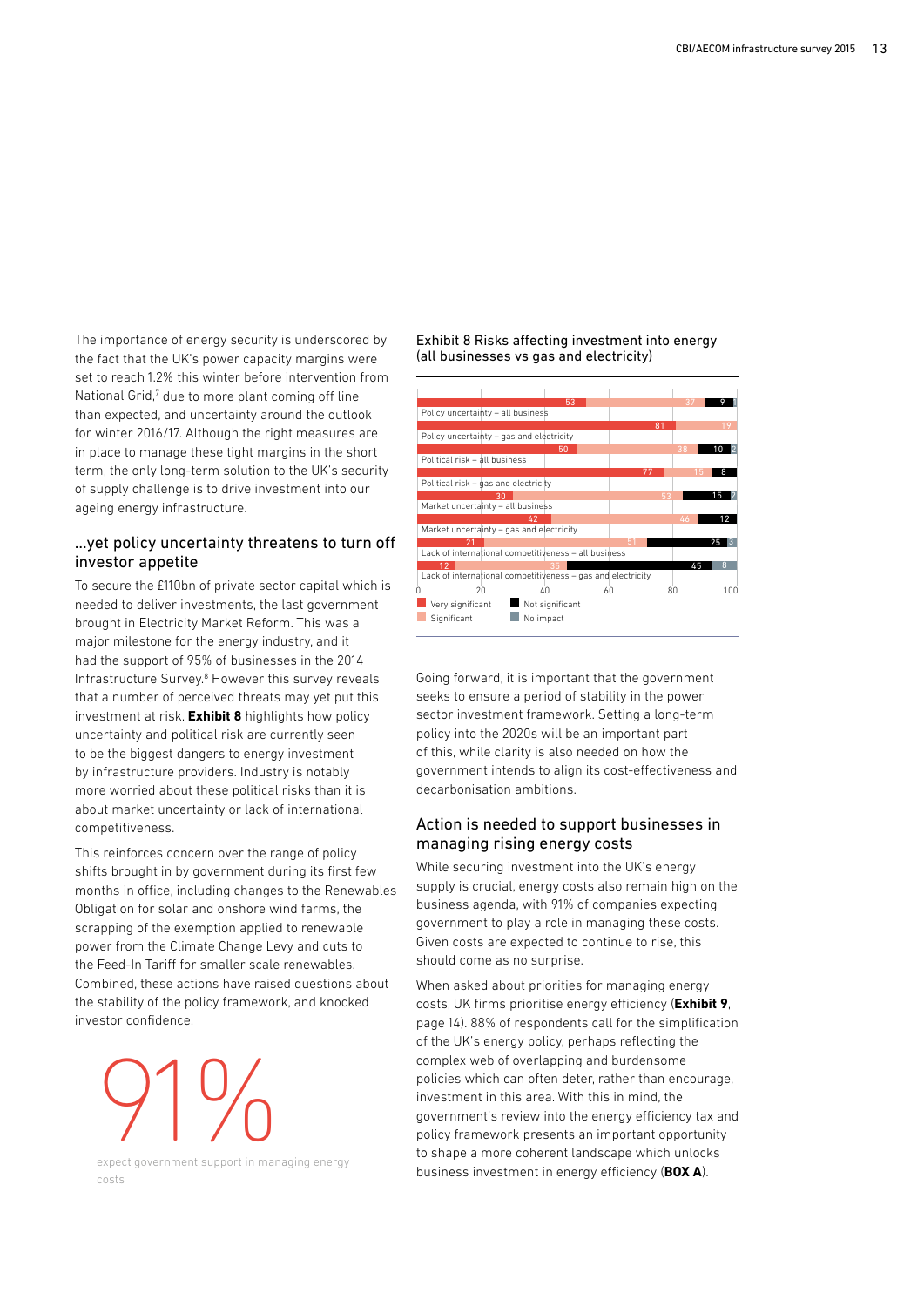



There is clearly a need for direct financial support for businesses from government too though. In particular, **Exhibit 9** highlights that 72% of manufacturers want to see the continuation of compensation packages and policy exemptions, as initiated in the last parliament, with 24% regarding the issue as very significant.

Finally, the response further shows a strong desire amongst businesses for more support to drive innovation in new technologies and processes. Innovation presents major opportunities which will be essential in meeting the 21st century's energy and climate change challenges. For example, investment in different technologies has enabled a growing role for on-site energy generation – helping to put businesses in control of their energy future. But trends such as these need government to deliver a policy framework which matches the ambition of business – allowing companies to invest with certainty and confidence.

#### **BOX A**

**A simplified policy framework is needed to unlock investment in business energy efficiency**

 $\bigcup$  of businesses want to see government simplifying the energy efficiency policy landscape, while…

**322** of manufacturers see simplification as very significant

The CBI's 2013 report, Shining a Light,<sup>9</sup> showed that businesses see energy efficiency as a priority, enabling them to improve their bottom line as well as future-proofing themselves against longer-term energy price rises and volatility. There is also a growing trend of firms seeking to generate their own energy, eg through technologies like Combined Heat and Power.<sup>10</sup>

The Treasury's review into business energy efficiency tax and policy is a welcome step.<sup>11</sup> With 88% of businesses in the CBI/ AECOM infrastructure survey reporting that they want the UK to simplify the policy landscape, it is important government responds to this challenge. The reforms put forward by government, should continue to promote business energy efficiency, support the deregulation agenda and relieve administrative pressures so that businesses are freer to focus more time and attention on productive activities rather than compliance. Key to achieving this will be ensuring that the new framework is designed appropriately and sensibly and strikes the right balance between distribution of costs and industrial competitiveness.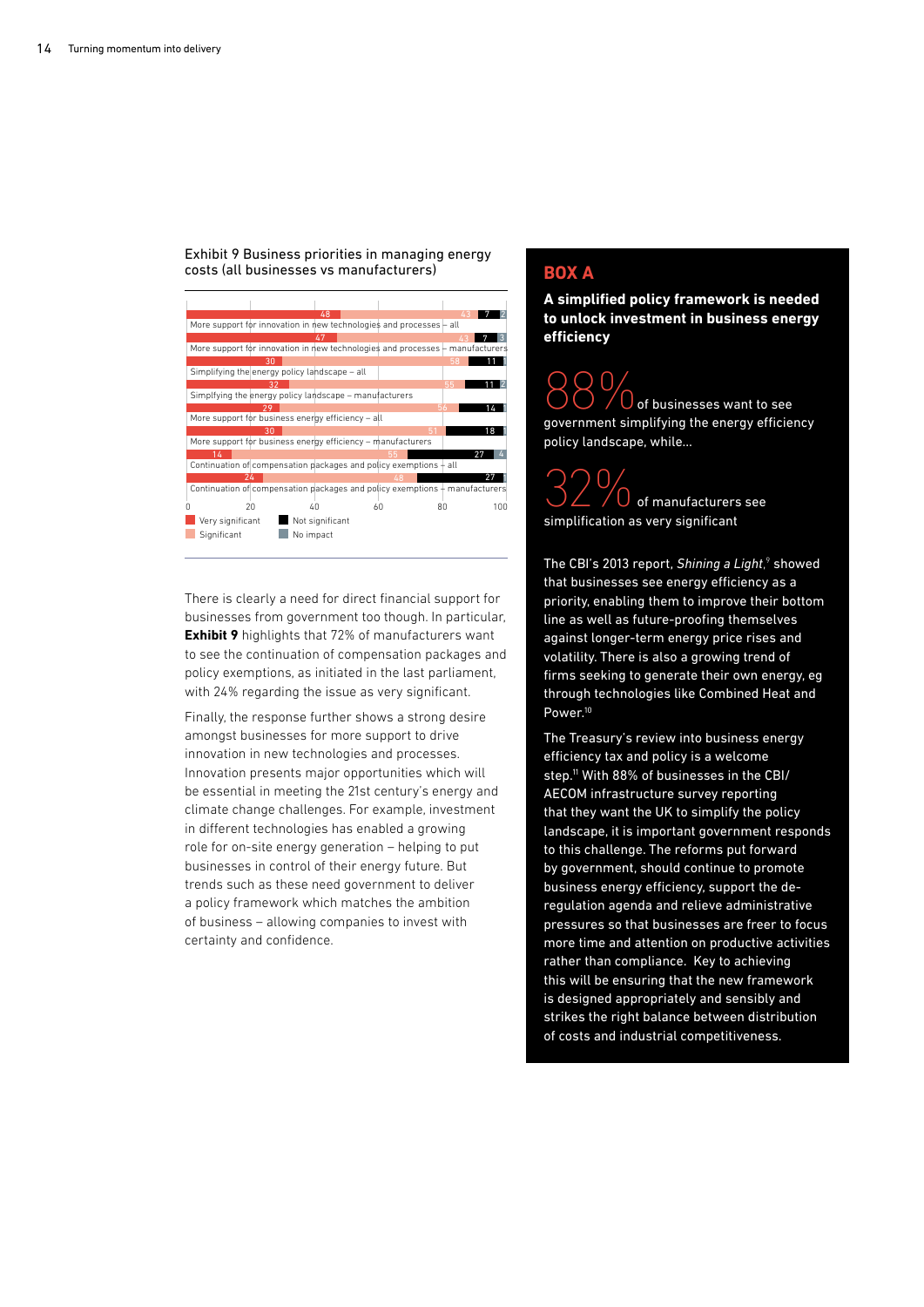## **RAIL:** Government needs to demonstrate investment in capacity across the UK's rail network to boost business confidence

- 81% of firms now see rail as crucial or important to their operations, with both intercity and commuter seen as almost equally important to doing business in the UK
- With a capacity crunch already looming on a number of lines, 90% of businesses see increasing capacity as a priority
- 55% of firms support HS2 to help tackle the capacity crunch, with 92% reporting their support would be boosted by clearer sight of how the project sits within a longer-term plan for UK rail

#### Whether cross-country or commuter, businesses rely on the entire rail network for success

Recent decades have seen significant growth in passenger numbers on the UK's railways. Since the 1990s, the number of journeys taken has almost doubled, with journeys per person growing faster in the UK than in France, Germany or the Netherlands.<sup>12</sup> The results of this survey demonstrate that rail is now a critical component of success for businesses, with 81% of firms reporting that one of either intercity, commuter or freight rail plays a crucial or important role in their business operations.

Broken down further, the results demonstrate the range of key functions the railways provide to UK firms. **Exhibit 10** shows that intercity rail is crucial or beneficial to 81% of businesses, while not far behind, 71% see commuter rail as similarly important. This is perhaps no surprise when businesses rely upon these routes to ensure the UK's brightest and best talent can reach them. And freight is now crucial or important to almost half of UK transportation companies, highlighting how the rail network not only keeps our people on the move, but also the goods we rely upon to keep our economy functioning.

#### Exhibit 10 The importance of rail to UK businesses



Freight (transportation companies only)



# $81\%$

of firms say rail is either crucial or important to their businesses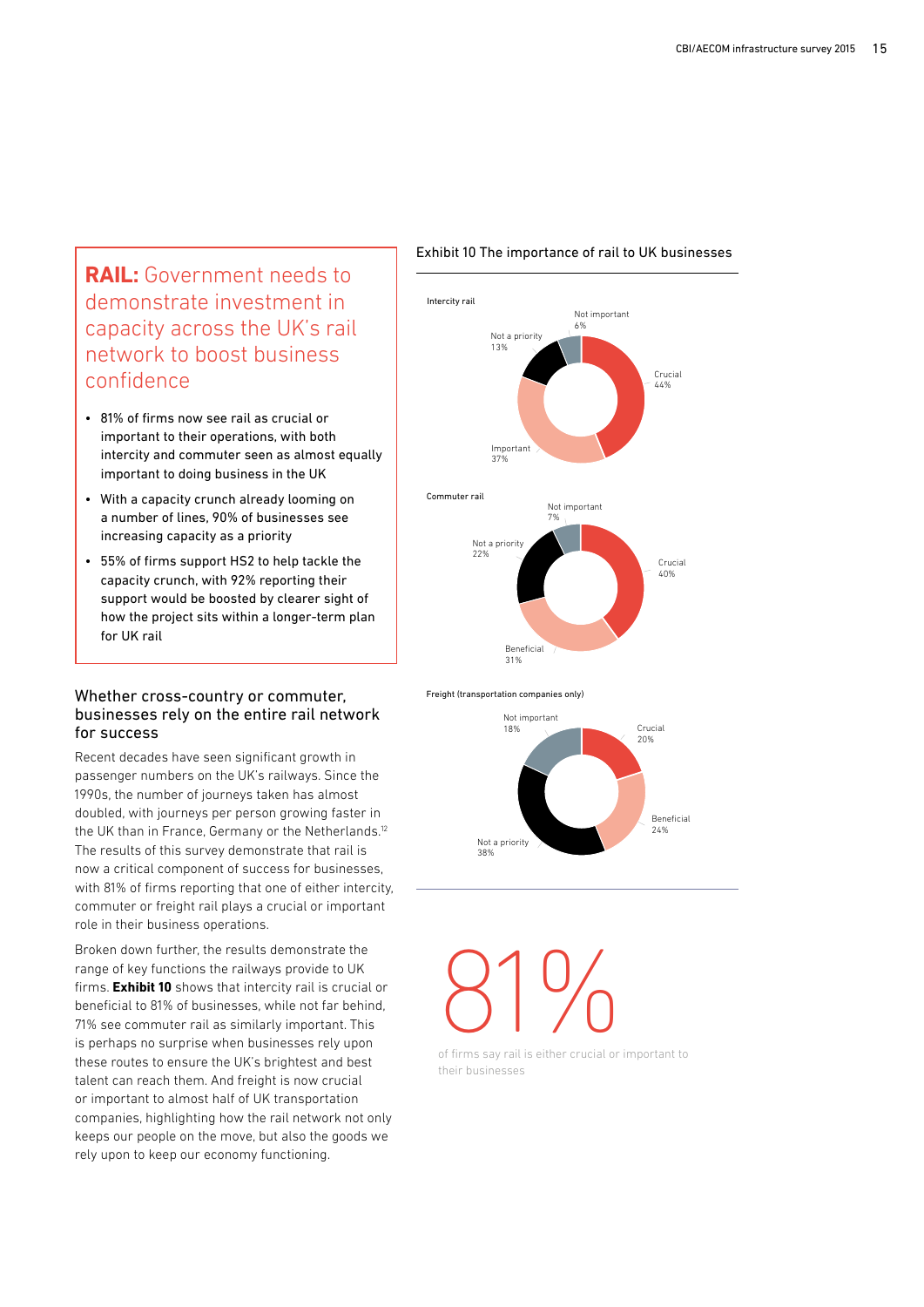#### Despite ambitious plans, businesses in many parts of the UK see the need for more investment

The importance of rail to business is reflected in the number of respondents that report they would like to see investment in the network either maintained or increased. 95% of firms say they would like to see, at a minimum, the delivery of the upgrades that were promised over the course of the last parliament. With a £38bn investment programme promised, this is no small feat in itself, but just under half of all respondents (45%) want government to go further and increase capital spending (**Exhibit 11**).

#### Exhibit 11 The importance of capital spending on rail for businesses



Breaking this down by region highlights how the picture is far from uniform across the country (**Exhibit 12**). While an average of 45% of businesses are calling for greater investment, in Yorkshire and Wales, this figure rises to 50% and 55% respectively. The findings may reflect overdue upgrades in both regions – whether the electrification of the Leeds-Manchester TransPennine route, or the long overdue improvements of the valley lines in South Wales.

Exhibit 12 The importance of increased capital spending on rail by region (%)



Yet as the 'pausing' of upgrades to the TransPennine route, alongside the East Midland Mainline showed, there are major challenges in just delivering on existing commitments. With 95% of firms keen to see delivery on what has already been promised, it is important that Network Rail is properly resourced and fit for purpose. This makes the Shaw Review on the future of Network Rail an important first step to meeting our ambitious goals for the network.13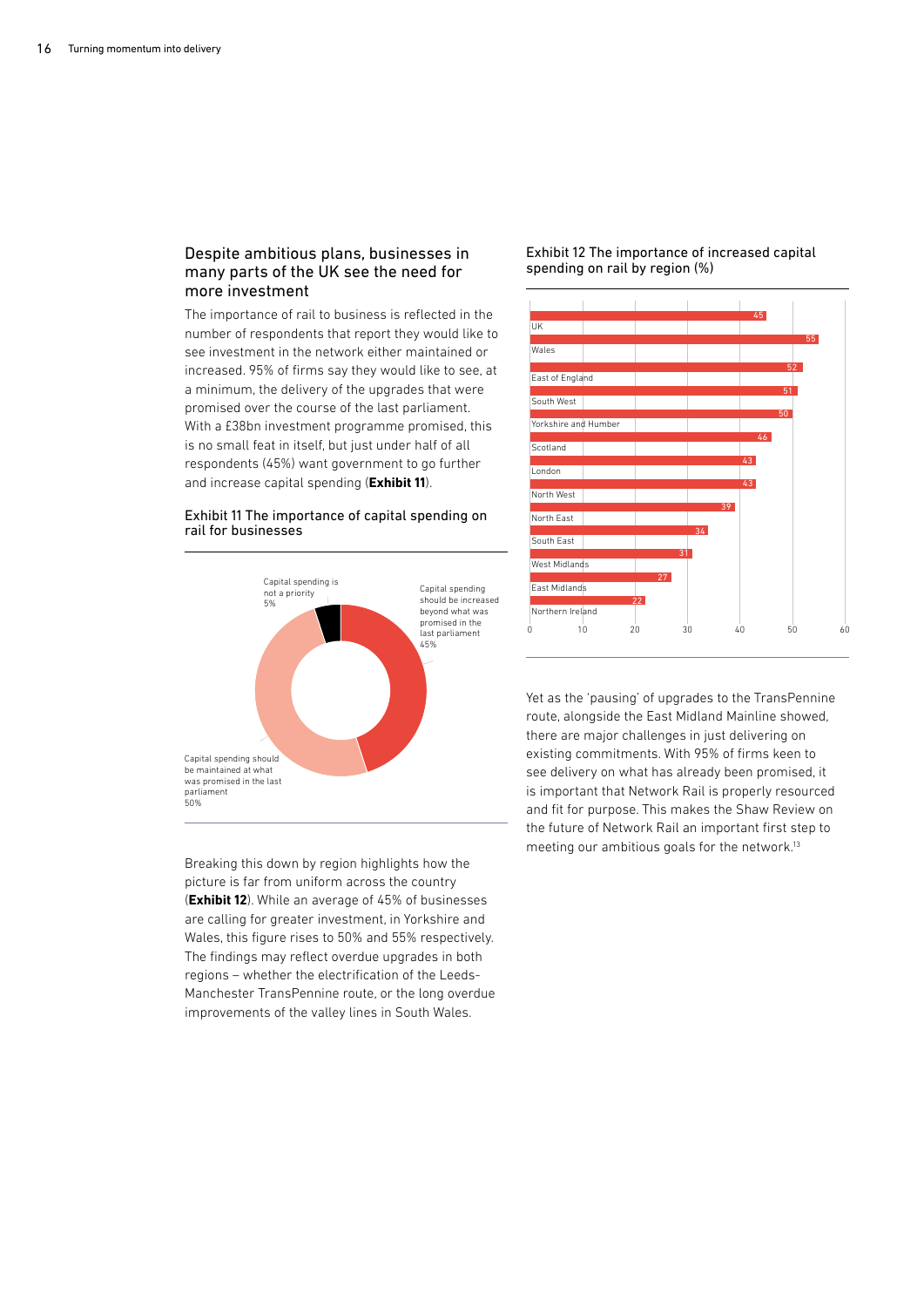#### The risk of a railway capacity crunch tops business concerns

When it comes to improvements that businesses want to see, it is clear that capacity tops the list of concerns (**Exhibit 13**), with 50% of businesses saying improving capacity is crucial – almost double the next highest priority. Businesses need a network able to cope with future growth, providing a robust and reliable means of getting staff from A to B – whether across the country to that one-off pitch for new business, or simply to ensure that employees are able to arrive at work on time and relaxed.

#### Exhibit 13 Business priorities for rail



With UK passengers expected to make 400 million more journeys a year by 2019-2020, capacity increases are essential. Many key national rail lines are due to reach full capacity in the medium term, including the West Coast Mainline, the Southern line to Brighton and the Great Western line to Wales, impacting not only on reliability, but also on productivity as 'standing room only' becomes the new normal. Boosting capacity will depend on delivering many of the promised upgrades made by the last parliament, including delivery of HS2 (**BOX B**).

#### **BOX B**

#### **HS2 is crucial, but it must be clearer how this complements other investments**

The case for HS2 has had a chequered history. Originally seen as an investment based on journey times, the more recent debate has rightly focused on capacity, recognising its ability to double the number of trains per hour on the West Coast Mainline. The result is that the majority of businesses support HS2, as shown in **Exhibit 14**.

#### Exhibit 14 Business support for HS2



A quarter of businesses however are still to make their minds up about HS2, and this suggests there is still more to do to explain the case for this investment. Government has sold the project overseas, highlighted by the chancellor's decision to announce the opening of procurement in China in September 2015, however the evidence suggests more still needs to be done at home.

Asked what would bolster the case back home, businesses say that overwhelmingly there is a need for government to be much clearer about how HS2 sits within the national long-term rail strategy, with greater visibility of the other rail projects that are currently receiving investment (**Exhibit 15**). This suggests that it must be clear that HS2 is not an alternative to other rail upgrades, but one highly important element of an overall national rail strategy.

#### Exhibit 15 Factors to improve business support for HS2

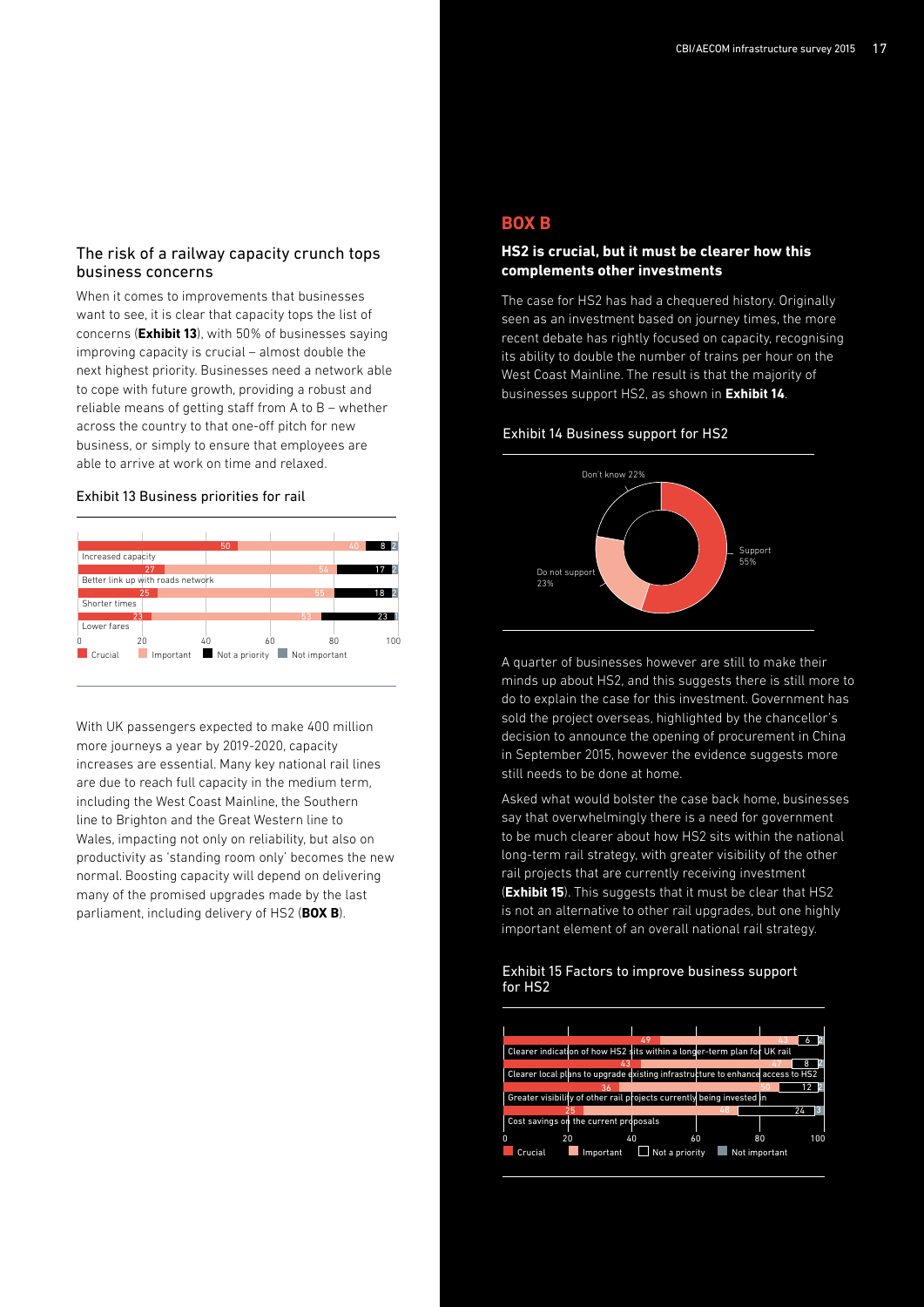## **ROADS**: Invest in the 'whole journey' to boost the resilience of our road network

- Firms place improvements to the local road network as important as improvements to motorways, with 89% of businesses seeing investment as crucial or beneficial
- With a £15bn Road Investment Strategy promised for this parliament, 96% of businesses want to see capital spending commitments delivered…
- …however 56% of firms want to see further increases in investment – a figure that rises in the devolved nations
- To boost investment, almost three-quarters (72%) are open to the idea of road charging as a way of building on the creation of the Roads Fund announced in the 2015 Budget

#### Invest in national and local road networks – it's not either/or

With roughly two-thirds of all journeys taking place by road, the state of the road network is one of the key indicators of the health of the UK's infrastructure. The signs are not good however, and it is clear that additional investment is needed. Of the firms surveyed, 96% report that they are either 'concerned' or 'very concerned' about congestion on the road network – unsurprising given the cost of congestion to the economy is estimated at £8bn each year.<sup>14</sup>

OCOO OF firms are concerned or very concerned about congestion on the road network

The importance of the Strategic Road Network (SRN) to business cannot be underplayed. With 89% of businesses seeing investment in the UK's motorway network as either crucial or beneficial to their business prospects, the justification for the £15bn Road Investment Strategy created in the last parliament is clear (**Exhibit 16**). Yet the results of this survey indicate that local roads are also crucial or important, with 89% of UK businesses using them to meet their needs, and 42% recognising them as crucial to their operations.

#### Exhibit 16 The importance of roads to UK business

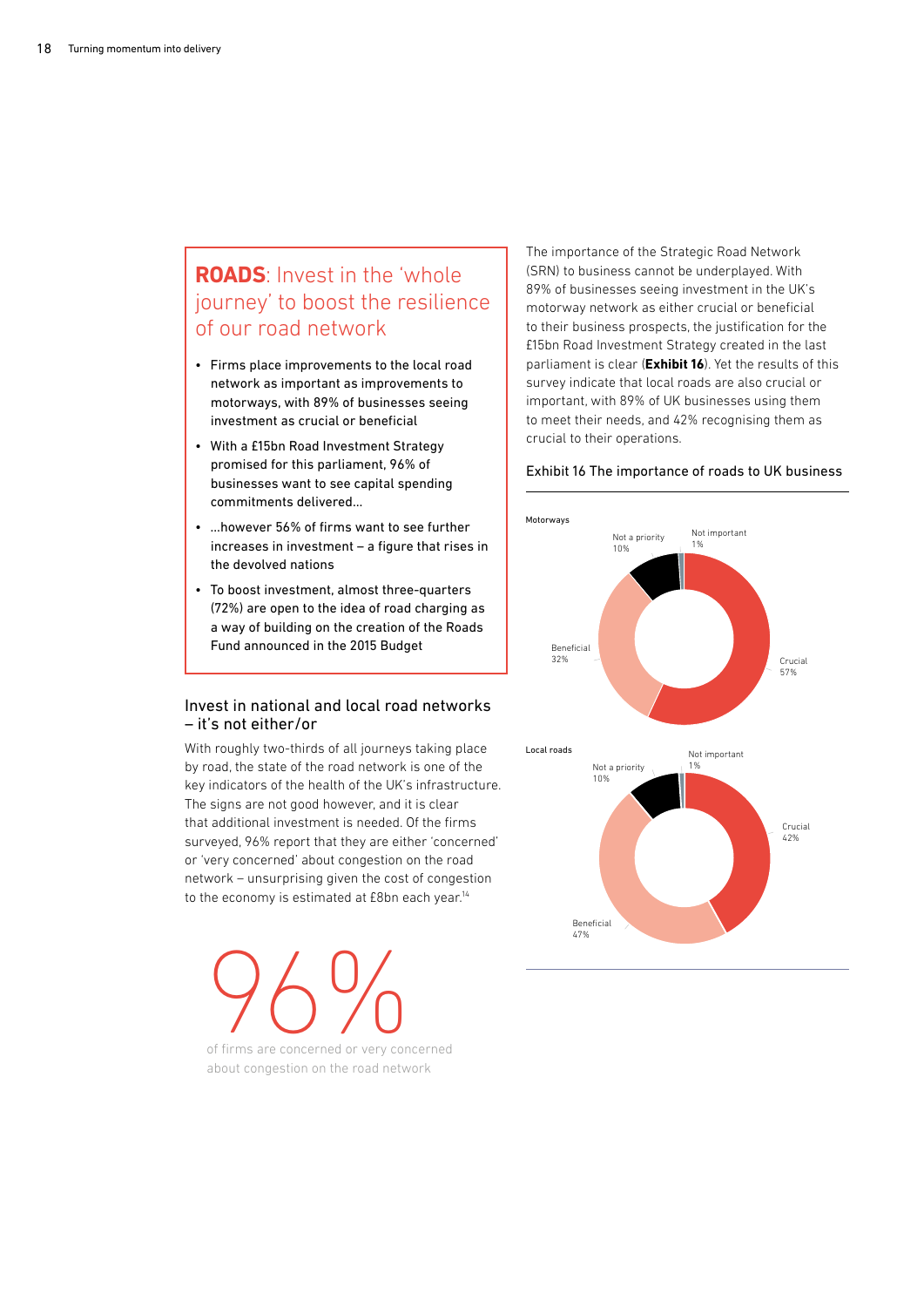This finding is an important one, given underinvestment in the local road network. In the coming six years, the network is due to receive just £31,000 of investment per mile, compared with £1.4m per mile for the SRN.15 With journeys starting and finishing on local roads, underinvestment risks creating bottlenecks that undermine the benefits of investment in our strategic roads.

#### With further investment critical, business is open-minded on the future of road funding

Yet business is clear that this is not a case of simply rebalancing spending between the SRN and local roads. Given the importance of both networks to business, as a baseline, 96% expect to see the current spending plans honoured in full, but more than this, over half expect to see investment increased beyond what was committed in the last parliament – with these calls even louder among the devolved nations, where 60-70% of firms want to see spending increased (**Exhibit 17**).

This is perhaps unsurprising, given the legacy of underinvestment that led to a £8bn black hole in funding for the SRN alone.16 While the 2015 Summer Budget<sup>17</sup> saw changes to the way funding works. reforming Vehicle Exercise Duty (VED) and creating a Roads Fund to stabilise revenue streams, with road usage predicted to increase over the longer term, it is critical that we not only halt the decline in roads funding, but reverse it.

Exhibit 17 The importance of capital spending for roads to businesses (%)



 *...as a baseline, 96% of businesses expect to see the current spending plans honoured in full, but more than this, over half expect to see investment increased beyond what was committed in the last parliament*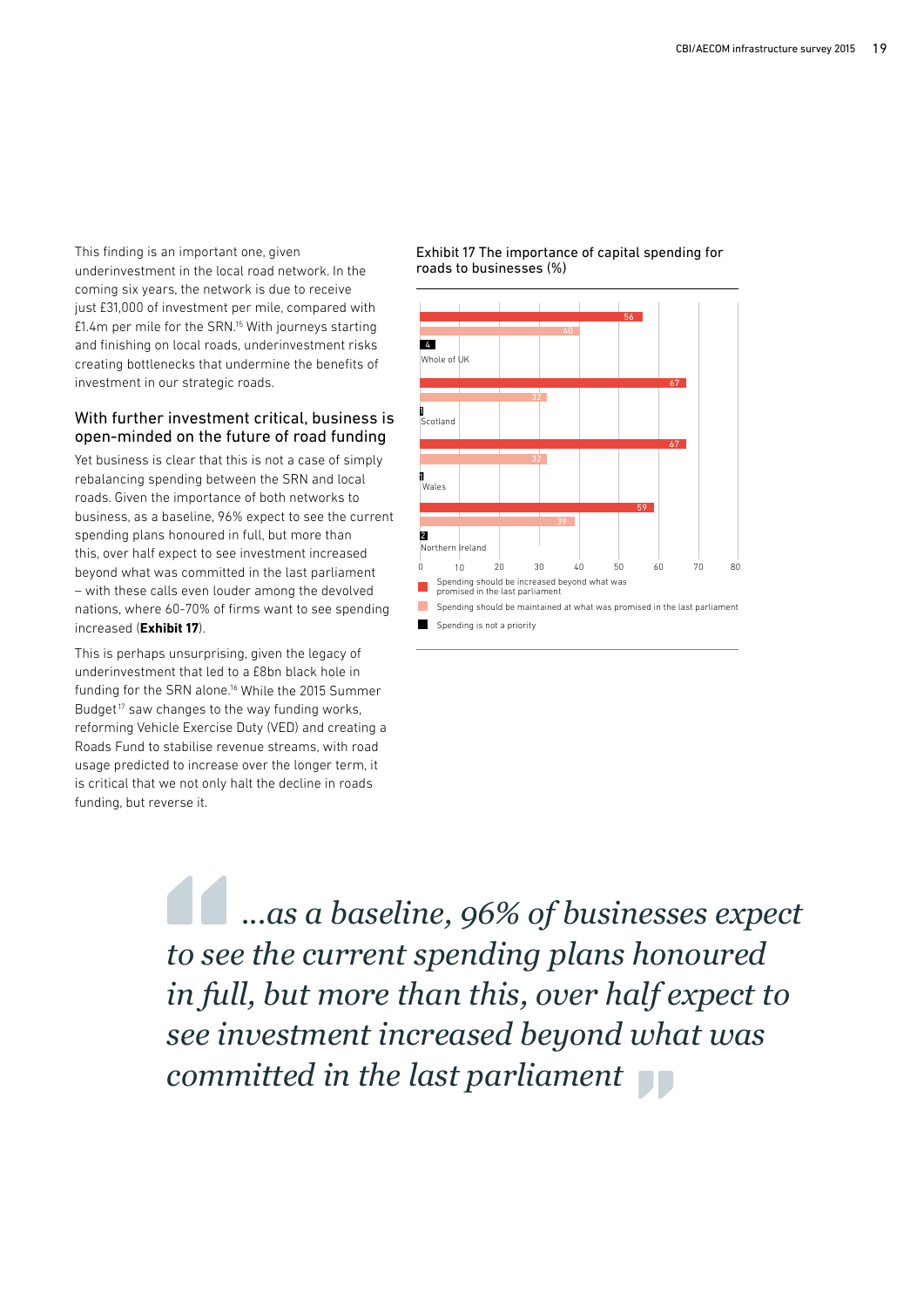Businesses are receptive to new ways of funding the UK's road network if it leads to greater investment. Over 70% of firms are open to either road pricing or road pricing in place of road taxation as a way of funding the network, with just 25% opposed to the idea (**Exhibit 18**). There are a number of different ways of doing this – from tolling to a regulated asset base approach – but the majority of firms are clear: government must enter the debate and engage with users.

0 10 20 30 40 50 Not open to roads pricing <mark>3</mark><br>Indifferent Open to roads pricing in return for lower roads taxes Open to roads pricing 30 42 25

Exhibit 18 Business opinion on roads pricing (%)

of firms are open to some form of road

pricing to boost investment in the road network

#### It's not just about new roads – maintenance is mission-critical to a better road network

Moreover, delivering upgrades in the road network is not simply a case of building new capacity. In fact the biggest concern when it comes to roads is the poor quality of current road surfaces, followed by disruption from road works and then investment in new roads. All score highly however, with over 80% of firms either very concerned or somewhat concerned (**Exhibit 19**).

Exhibit 19 Factors within UK roads causing concern for business



There are a number of critical pinch points where boosting capacity urgently requires attention to unlock regional growth, including upgrades to key routes such as the A303 in the South West and the A1 north of Newcastle. But businesses are clear that this must not come at the expense of maintaining the current network. Spending on maintenance also makes economic sense, with evidence suggesting that cuts constitute a false economy; every £1m invested saving £2.2m in future costs.18 It is essential therefore that maintenance remains a consistent key component of any long-term road funding strategy.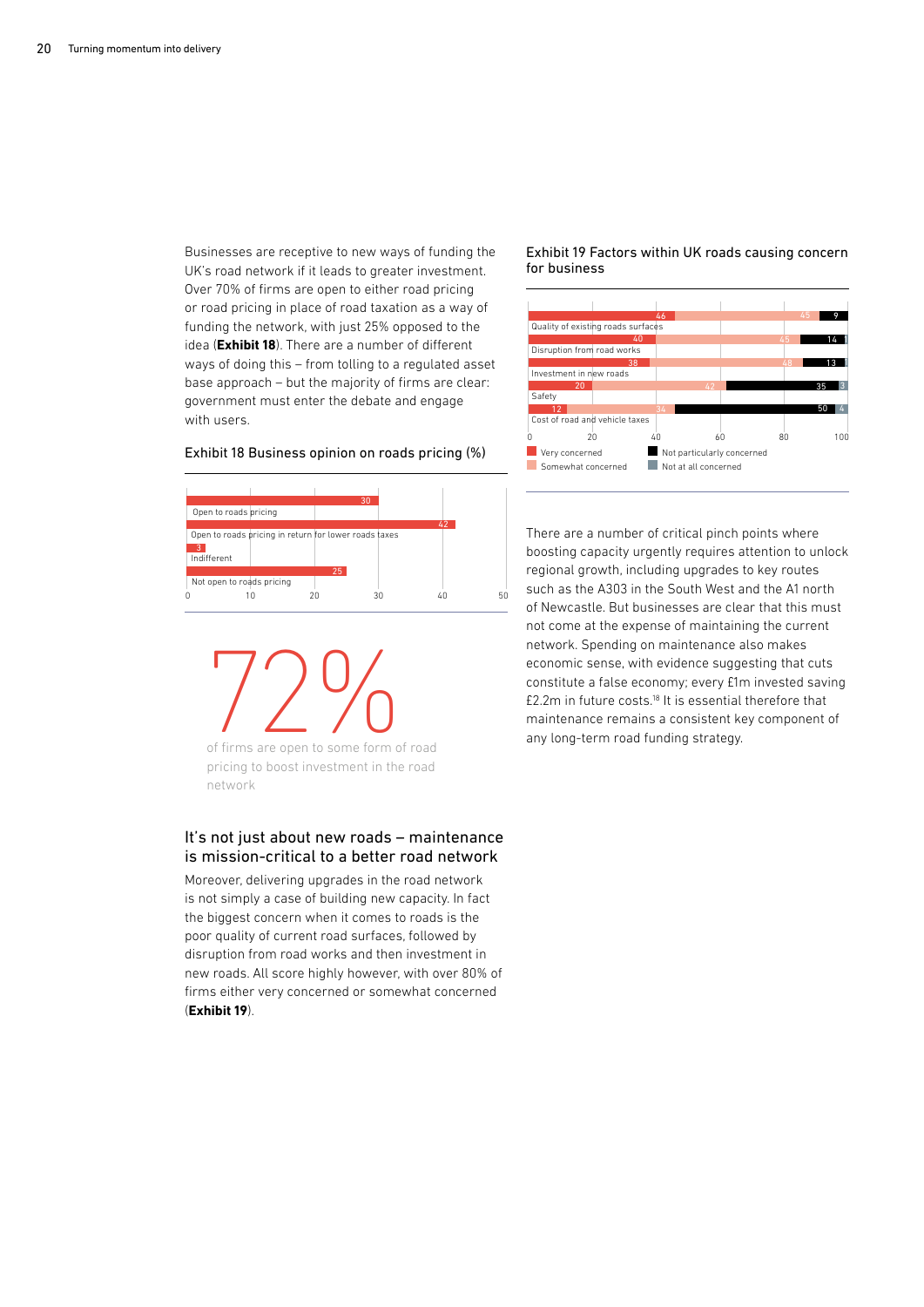## **AVIATION**: The UK needs a new runway to boost connectivity to emerging markets

- While 85% of firms are satisfied with air links to EU markets, just 45% say our emerging market connections are fit for purpose, while over a third (39%) see domestic links as problematic
- 41% of all UK firms say failure to tackle the capacity crunch in the South East is already impacting investment decisions…
- …and so 91% urge government to deliver on the Airports Commission's recommendation
- Yet with 78% of businesses also prioritising improved ground access to airports across the UK, to maximise air links, our aviation strategy cannot afford to focus on the South East alone

#### UK businesses need air links to all corners of the globe to succeed

The importance of aviation is again reflected in this survey, with some 92% of businesses classifying air links to one or more market as either crucial or important to their operations.

For the UK's future export performance, it is encouraging that so many businesses see the provision of air links as directly relevant to their operations. Equally pleasing is the breakdown of where businesses want to go (**Exhibit 20**). The data illustrates that almost two-thirds (64%) of firms see emerging markets as either crucial or important – 1% behind the US, and ahead of other established markets.

of firms that say flights to one or more markets are crucial or important

Exhibit 20 The importance of air links for UK business



of companies see links to emerging markets

as either crucial or important to their business

#### Weak connectivity makes action on new runway capacity critical

The UK remains a highly competitive location for its air links and this is borne out in the data – particularly when it comes to links with the EU and North America (**Exhibit 21**). Yet the UK is much less impressive when it comes to emerging markets and domestic links, both of which are ranked lowest by businesses. Over half of all firms are dissatisfied with our links to emerging markets, and almost 40% of firms are dissatisfied with air links within the UK.

#### Exhibit 21 Business satisfaction with UK air links (%)

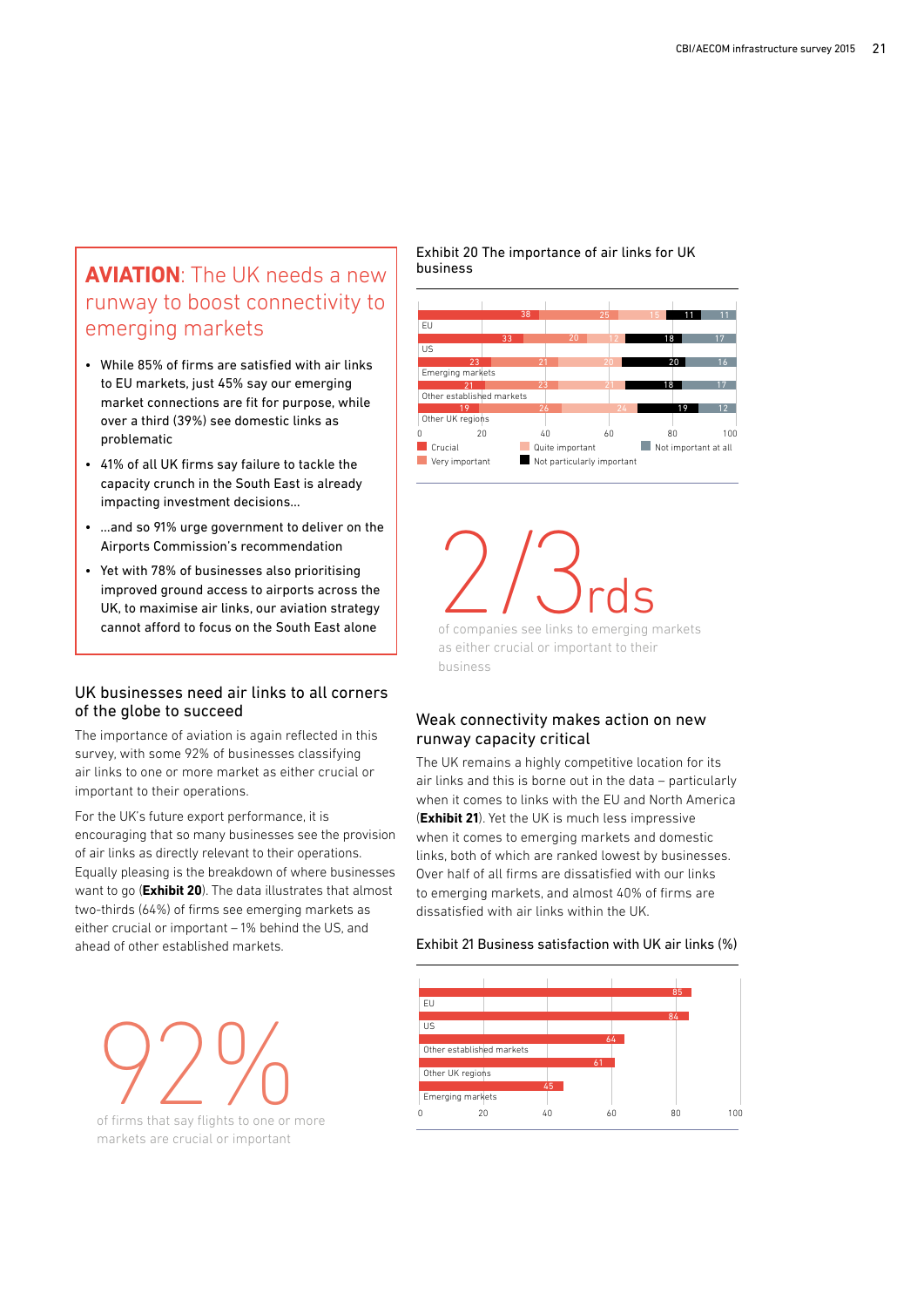Underlying the UK's weak emerging market connectivity is the increasing constraints on airport capacity in the South East, especially with the UK's hub airport at Heathrow full. Research indicates that hub airports serve on average three times as many emerging market destinations as non-hubs, with twice the daily frequency, making a hub with spare capacity a key asset.<sup>19</sup> This explains why in China alone, the UK's EU rivals with spare hub capacity now have access to Xiamen, Wuhan, Shenyang, Hangzhou and Nanjing – cities with an urban population of over 38 million. In terms of population size, this is the equivalent of the UK not trading with Canada.<sup>20</sup> The trade mission by George Osborne in 2015, which championed Chinese investment in UK infrastructure, highlights the need for the UK to catch up.

Yet this may also partially explain the low score given to domestic connections. As Heathrow has become full, the number of domestic routes has declined, from 18 in 1990 to just seven today.<sup>21</sup> Broken down by region, dissatisfaction levels are particularly high in the North East, West Midlands, and also the South West, where links to airports such as Newquay have been lost (**Exhibit 22**).



Exhibit 22 Regional dissatisfaction with UK domestic air links (%)

Overall, these results put new airport capacity high on the agenda for businesses across the UK, and the message is clear: the cost to the UK economy is already mounting. Over 40% of UK businesses report they have already been directly impacted by the lack of progress on new runway capacity (**Exhibit 23**), and this rises to 50% in the case of firms primarily based in London. This is perhaps not surprising when research indicates that over the period it could take to build a new runway, the cost of lost connectivity with the BRIC markets alone will be as much as £31bn.22 Business is now clear: 91% of firms across the UK support delivery of new capacity following the recommendation of the Airports Commission, with half classifying this action as crucial.

#### Exhibit 23 The impact on business from delays to a new runway



#### Boosting ground links to airports across the UK will drive demand growth

Yet if the UK is to maximise its international connectivity, we cannot afford to pursue a strategy that focuses on capacity in the South East alone. With a high-quality network of airports across the country, complementary action must help boost demand across the UK, making routes like Manchester Airport's link to Hong Kong or Newcastle Airport's link to Dubai less the exceptions, and more the rule.

Business clearly sees faster ground access as a key factor in driving growth with four-fifths wanting to see improvements to the way they get to and from airports (**Exhibit 24**).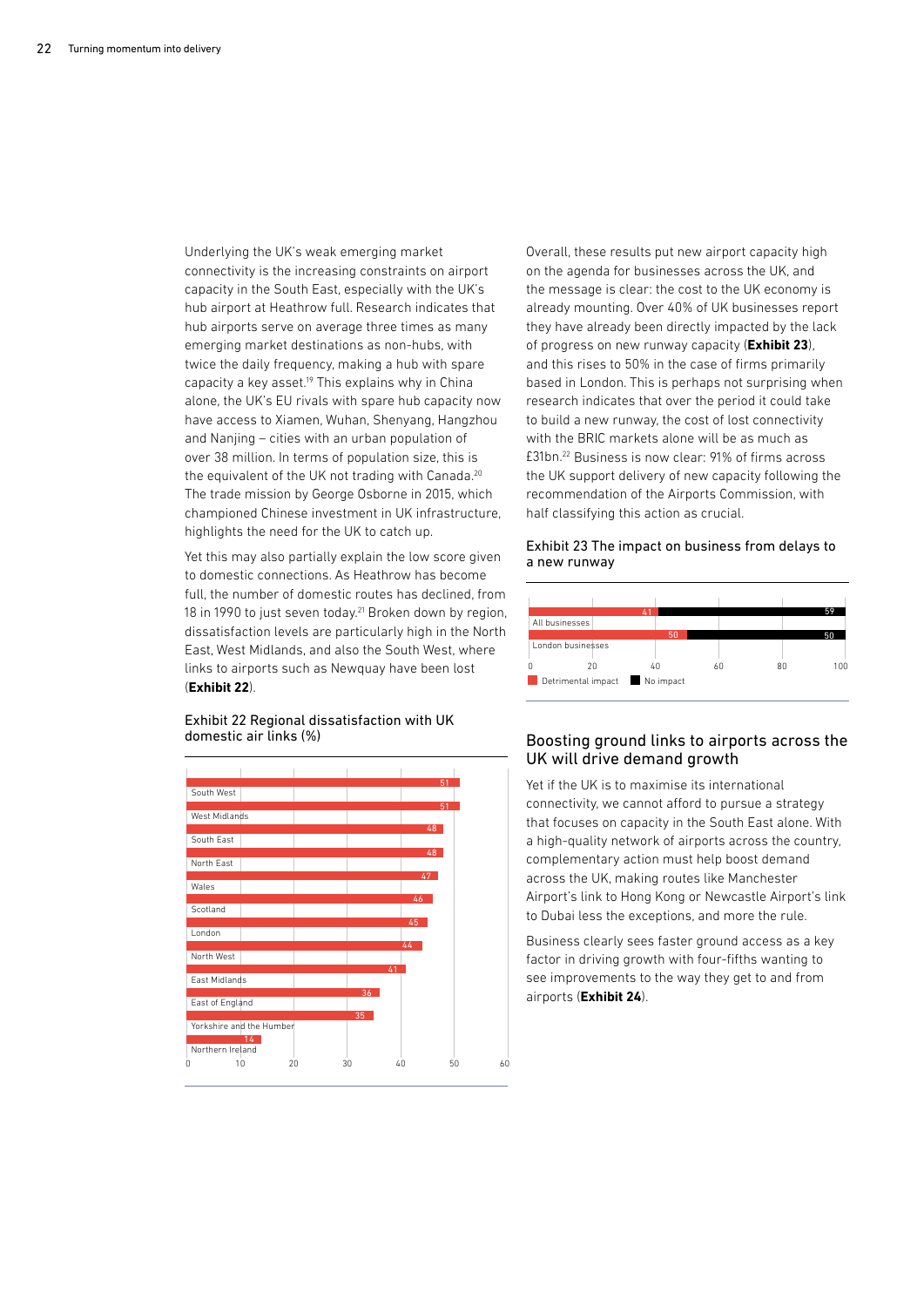Exhibit 24 The improvements sought by businesses for their flights to and from the UK



Also ranking highly is more resilient infrastructure, with three-quarters of firms highlighting the damaging impact that delays can have on their business. This is just above frequency of flights to both emerging and established markets, demonstrating the importance of flexibility to the way businesses make use of capacity.

While not top of the list, almost half (48%) of firms see cheaper airfares as either a crucial or important factor impacting on their travel decisions. This should come as no surprise given the UK's lack of international competitiveness when it comes to tax on air travel. The Band B long-haul rate is not just the least competitive in the EU, but is more than twice the level of the EU's second least competitive country, Germany. This offers support for analysis that suggests losses in tax from a reduction in Air Passenger Duty (APD) would be offset by increasing revenues from exports and trade.<sup>23</sup>

Rail Energy Rail<br>
Of UK firms see a new runway in the South and the South and the South and the South and the South and the South and the South and the South and the South and the South and the South and the South and the of UK firms see a new runway in the South East as either crucial or important

## **DIGITAL**: As businesses digitise their operations, resilience is the key

- While 72% of businesses report improvements in the past five years to digital networks, levels of satisfaction have not increased – with firms relying ever more on faster, more reliable connections to do business
- Reliability is the main business priority, with more than four out of five businesses seeing more reliable fixed and mobile connections as essential to future business operations
- Yet improved speed is of the essence too, with two-thirds highlighting the need to maintain ambitious investment into the future – rising to 78% among SMEs

#### Despite rapid progress, the majority of businesses require even better digital connectivity

When it comes to perceived improvement in the last five years, digital infrastructure has led the way. Almost three-quarters of all businesses find their digital services to have improved over this period. This compares to roughly a third of businesses saying there has been improvement in the other key sectors (**Exhibit 25**).

#### Exhibit 25 Percentage of businesses that have observed improvement over the past five years

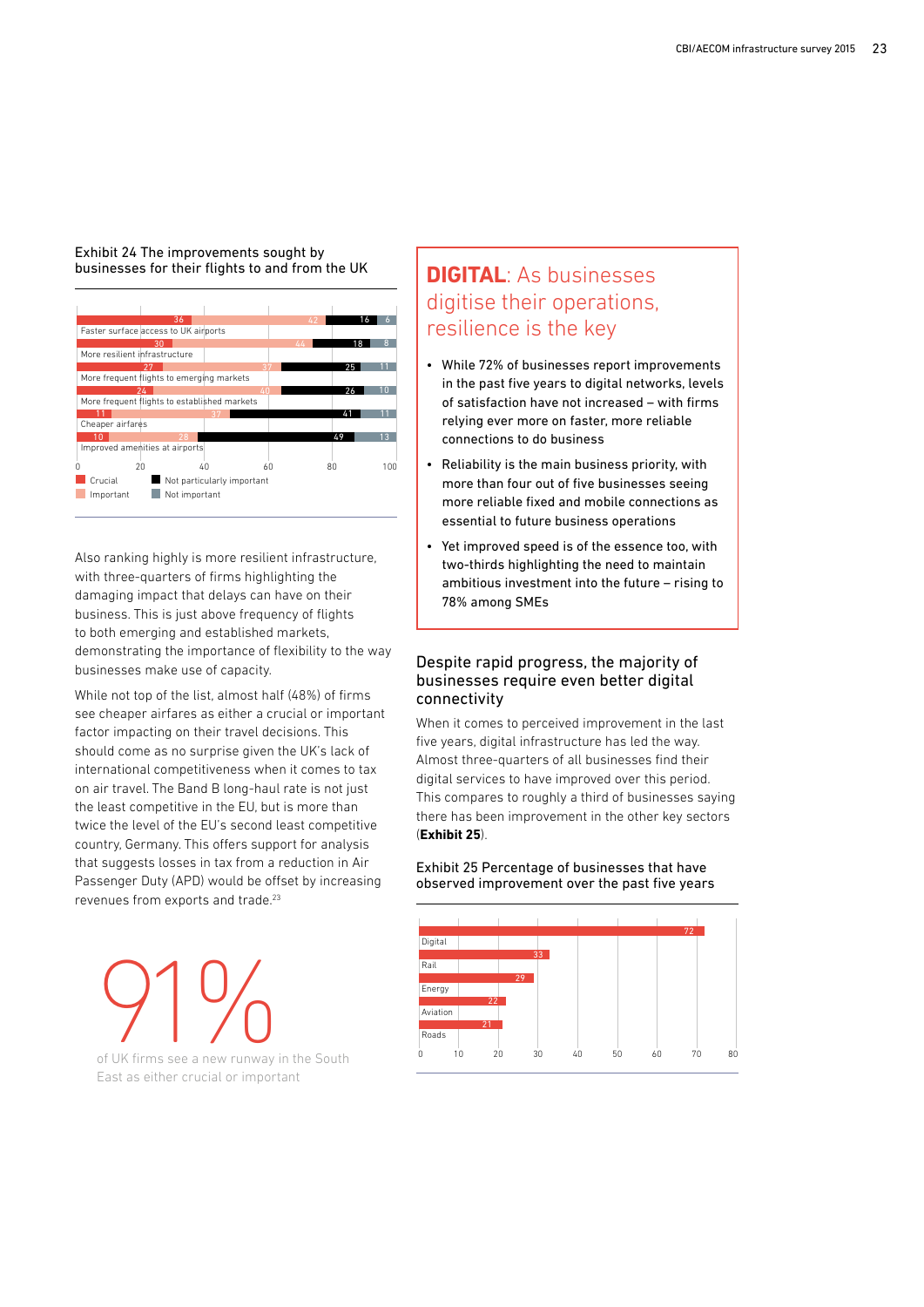While this is a very positive story for UK infrastructure, it remains in stark contrast with the number of firms that are happy with the quality of their digital networks. As **Exhibit 26** shows, 59% of businesses feel the current quality of UK networks is still insufficient for their needs. Comparing this with previous years, it is evident that despite improvements, ever greater demand for digital services is leading to an increased number of businesses that are dissatisfied.

#### Exhibit 26 Business satisfaction with quality of digital networks



Despite continued investment in superfast fibre broadband and the arrival of 4G, it would appear that even as the UK improves, the rapid digitisation of businesses means the goalposts are shifting – pushing the boundaries of what is required.

#### Reliable networks are mission-critical for all businesses…

Delving deeper into digital connectivity delivers a clear picture. Whether fixed line or mobile, the priority is reliability, with over 80% of firms citing investment in greater reliability as crucial for their business (**Exhibit 27**). Geographical availability of mobile connectivity scores similarly, however, it speaks to the same point: the importance of connectivity, wherever and whenever it is needed.





That 84% and 81% of firms see more reliable fixed line and mobile connectivity as essential underlines the extent to which digital connectivity is now an essential tool in a wide range of UK sectors. From creative industries to construction, digital connectivity is embedded in the way businesses operate. This means that whether it's a dropped call at a critical moment in a negotiation, or the inability to gather data from contractors on the road, poor reliability has a major impact.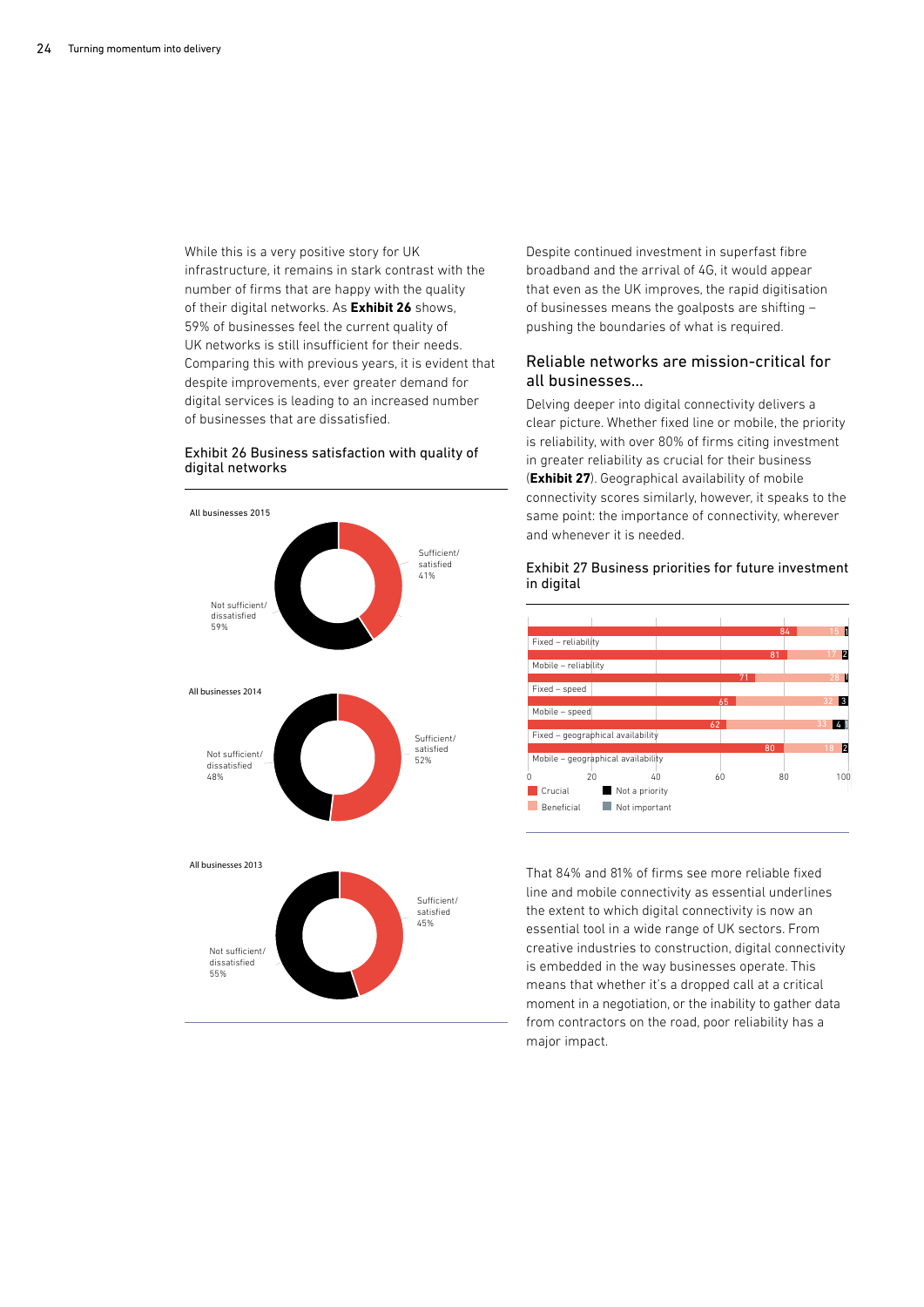Breaking reliability down by region, it is notable that those in the devolved nations rank investment in fixed line as especially important, with 93% of firms seeing this as crucial, whereas for the South West, mobile reliability ranks particularly highly, ten percentage points above the national average (**Exhibit 28**).

#### Exhibit 28 The importance of investment in reliability by region (%)



#### …and as the goalposts shift, it is essential we maintain our ambitions on speed – particularly for the UK's small firms

As the demands placed on our digital networks grow, it is essential that the UK does not become complacent – maintaining the pace of investment in the next generation of mobile network. While reliability may be at the top of the list today, any hiatus in rollout of new technologies immediately places UK firms at a disadvantage. As shown in **Exhibit 27**, whether fixed line or mobile, investment in speed of connection remains a crucial factor for around two-thirds of all businesses. Interestingly however, the need for speed is felt most keenly by SMEs, with these firms ranking both fixed line and mobile speed 8-10 percentage

points higher than large firms (**Exhibit 29**), something that may reflect the large number of small start-up firms in the UK's creative and tech sectors that rely upon fast connections for their day-to-day operations.

#### Exhibit 29 The importance of speed for SMEs (%)



The importance of speed is also reflected by businesses in the information and communications sector, with an extra fifth of firms in this group seeing speed as a crucial factor (**Exhibit 30**). This sector can in many ways be seen as a bellwether for the future – including as it does, not only firms responsible for delivering next generation networks to meet customer demands, but also heavy users of these networks to manage large amounts of data.

#### Exhibit 30 The importance of speed for communications industry



It is crucial that the UK does not become complacent about the future of our digital infrastructure. We have already slipped from front ranks to sixth position for connection speeds, as other countries, such as South Korea, have seen rich reward for their investments.24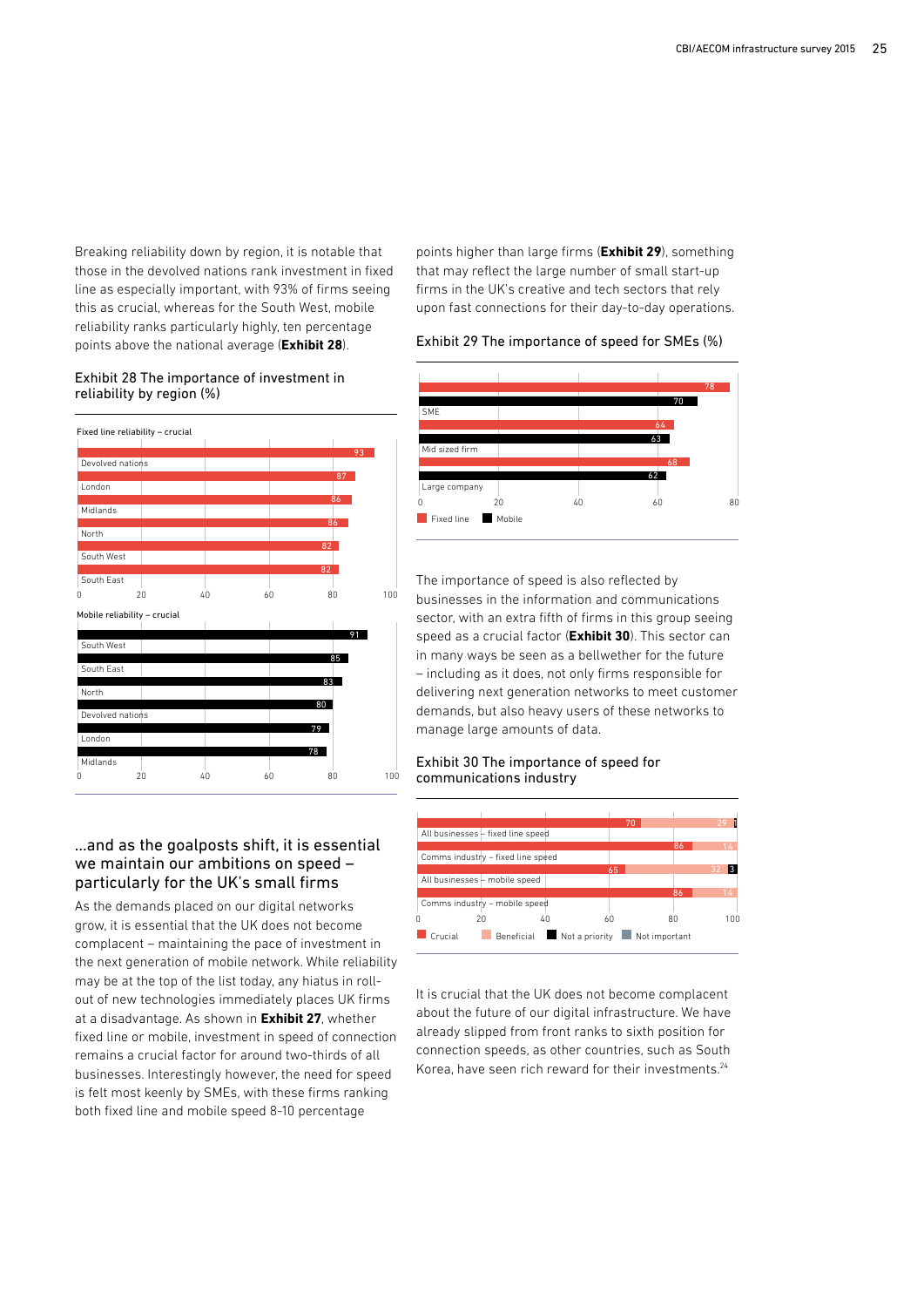# Environment for delivery

**PLANNING**: Local planning needs to be accelerated, and brought into line with national policy: business is prepared to contribute

- Pro-growth planning reforms have had a positive impact on delivery of national infrastructure projects, with a majority of the construction firms on the ground viewing them as having had a positive impact
- Yet with 89% of businesses concerned about the link between local planning decisions and national priorities, the focus is on delivery at the local level
- 82% of firms are concerned that inadequate resourcing is holding back growth-generating projects…
- ...and with costs incurred as a result of delay, 70% of businesses are now prepared to pay higher planning fees if it results in quicker decision-making

#### Reforms to the national planning system have been welcome…

The last parliament saw continued progress on planning reform, through the introduction of a number of important initiatives aimed at ensuring a more strategic approach. As **Exhibit 31** shows, businesses have been broadly supportive, with particularly strong support in the construction sector. The Major Infrastructure Planning Unit at the Planning Inspectorate has in particular been praised for its set timeframes and the level of pre-consultation: this has helped to provide enhanced certainty for project developers on the state of progress, and likelihood of approval.





#### …but there remains a frustrating disconnect at the local level

While the picture at the national level is promising, when asked what more could be done to improve planning, respondents highlight a number of concerns with planning at the sub-national level. While simplification of red tape tops the list, a large proportion of responses focus on the need to ensure local growth reinforces rather than opposes national priorities (**Exhibit 32**) – something that may reflect concerns that local authorities are not doing enough to facilitate infrastructure upgrades in their patch.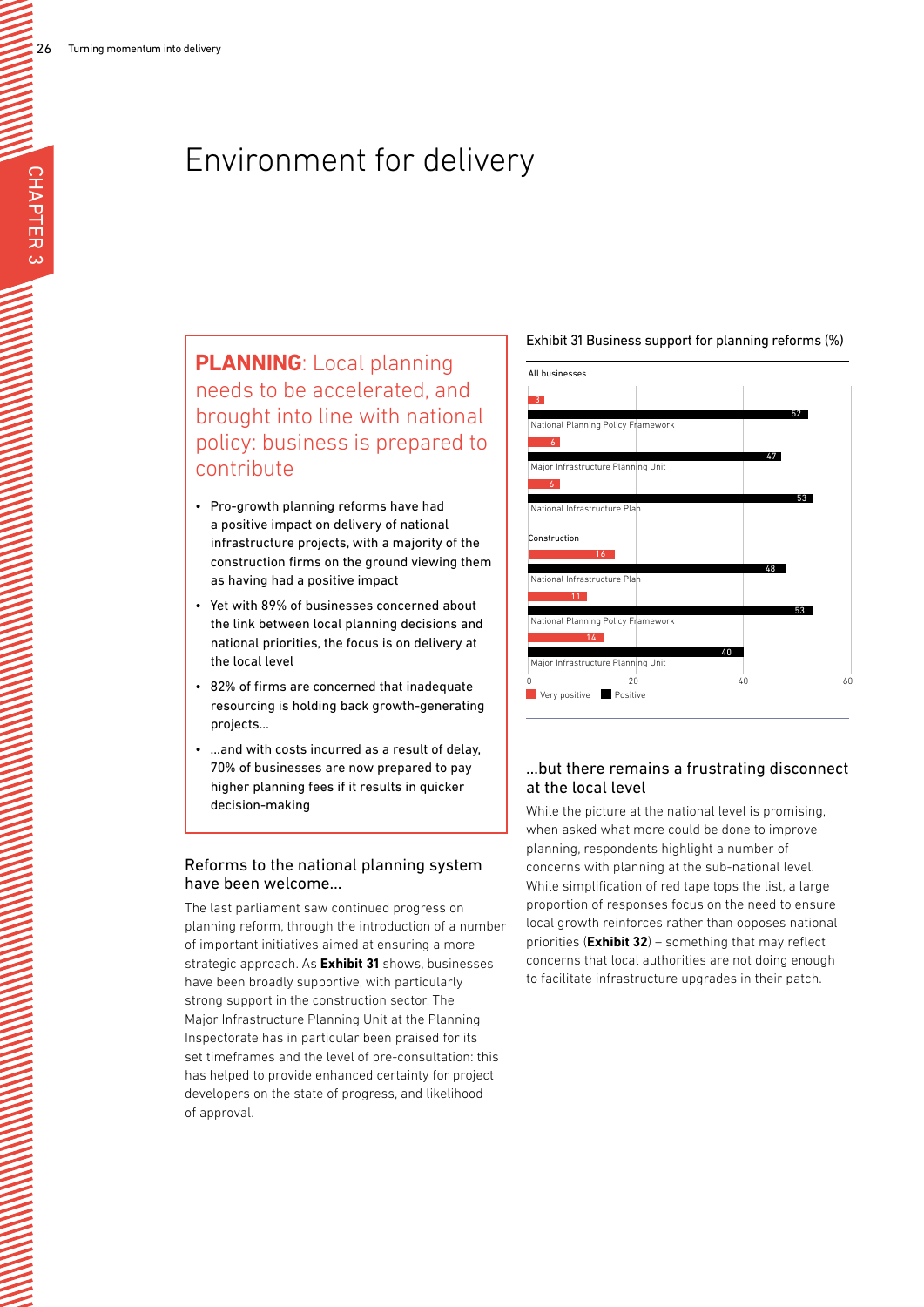#### Exhibit 32 Infrastructure provider priorities to tackle delays and costs in the planning system



Decisions made at the local level have a significant impact on the delivery of infrastructure – whether it is delivery of up-to-date local plans, quick decisions or taking advantage of tools such as the Community Infrastructure Levy to finance regional infrastructure. The majority of businesses highlight in particular, both the need for a clearer link between specific national policies and individual planning applications, and delivery of local up-to-date plans as either very significant or significant: 89% and 87% respectively. This made the announcement of the government's Productivity Plan in July 2015<sup>25</sup> particularly welcome, containing as it did a number of important steps aimed at ensuring local planning decisions are streamlined.

Yet delays to local infrastructure do not always originate from local government. It is notable that 88% of businesses see call-ins of local planning applications by central government as another key barrier and would like to see statutory deadlines introduced as they have been for national projects. The impact this barrier has had in recent years on delivery of local infrastructure is illustrated well in the case of Energy from Waste projects, as flagged through the monitoring of the National Infrastructure Plan (**BOX C**).

#### **BOX C**

#### **Norfolk Energy from Waste**

As part of a long-term strategy on how to deal with its waste, and to encourage new sources of renewable energy, Norfolk County Council awarded a contract to Cory Environmental and Wheelabrator in 2012 to build an Energy from Waste plant outside King's Lynn.

The project, capable of burning 275,000 tonnes of waste per year, was granted planning permission at the local level, but was subsequently called in by the Secretary of State for Communities and Local Government and made the subject of a public inquiry.

By early 2014, with the decision indefinitely delayed by the Department of Communities and Local Government, Norfolk County Council was forced to reconsider the project's future and eventually withdrew its support.

The decision to call in this project was particularly disappointing given the support of the local authority. Government has continually resisted lowering the Energy from Waste thresholds for the Nationally Significant Infrastructure Planning regime, on the grounds that local authorities must be in control of projects such as these. The decision to then remove control from the local authority in this case highlights the lack of consistency between national policy positions and individual applications.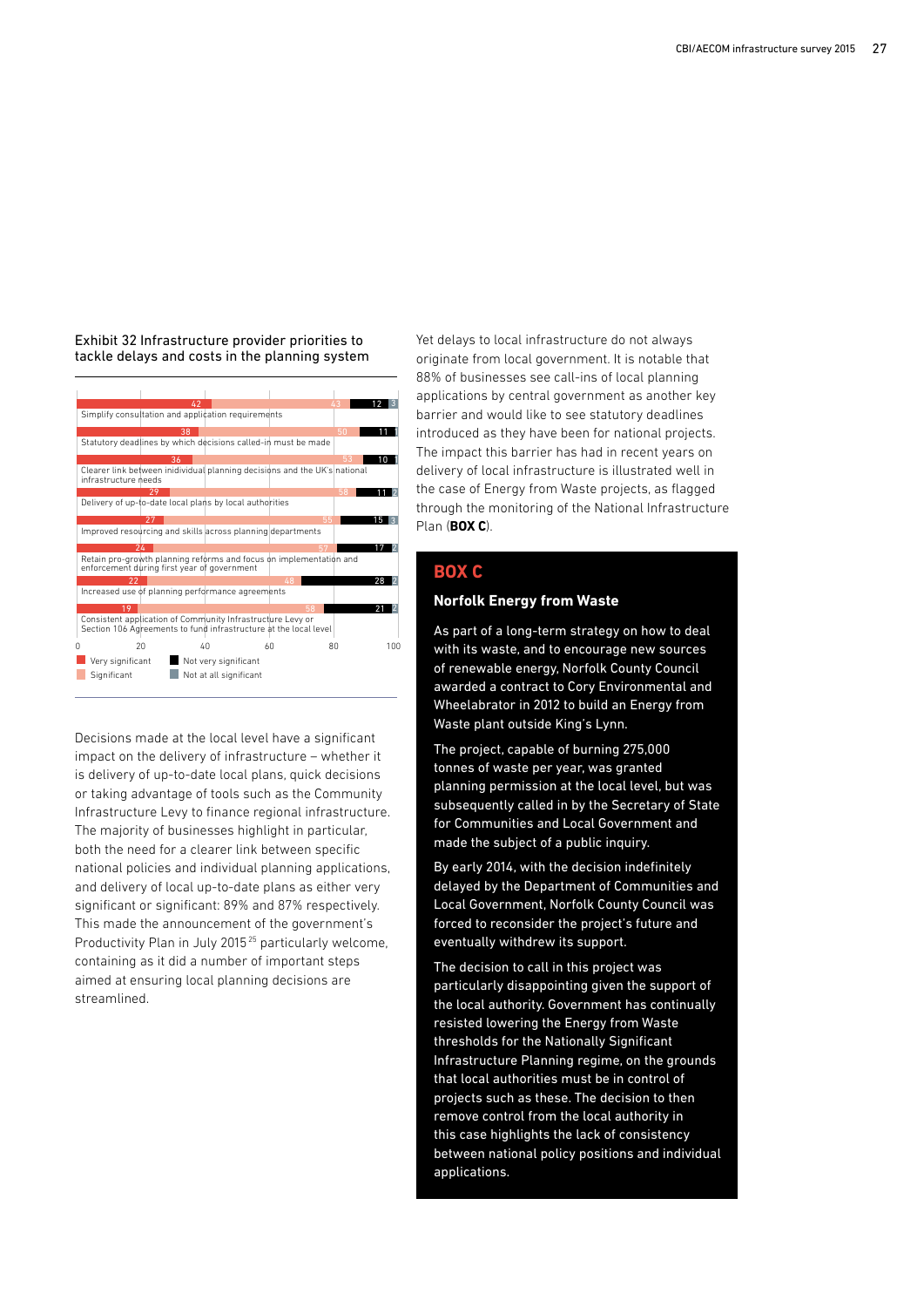#### With resources constrained, businesses are prepared to pay higher fees to speed up applications

As **Exhibit 32** shows there are a range of factors that could bolster business confidence in both national policy and the ability of local authorities to handle their application in line with the UK's wider priorities. Ultimately however, many of these measures are contingent on the level of resourcing and skills which are present within planning authorities – something that also ranks highly with 82% of infrastructure providers in **Exhibit 32**. With local planning departments playing a key role in ensuring that growth-stimulating and job-creating projects get the go-ahead, there are concerns about further budget constraints due to the pressure to reduce current expenditure. This is the case for businesses across the UK, yet breaking this down by region demonstrates particular concern among firms in the South West and the devolved nations (**Exhibit 33**).

Exhibit 33 Support for improved resourcing and skills by region (%)



Businesses recognise the fiscal pressures on government, however they also see the risks of delays to major projects – costs that impact not only on firms delivering these projects, but also on local growth and jobs. Such is the concern, that 70% of businesses are prepared to consider paying more in planning fees, rising to 75% of construction firms, if it leads to significant improvement in performance, with quicker decisions, more consistently applied.

TO OC ON OUTS OF BUSINESS WOULD be prepared to pay more in planning fees in return for quicker

decisions

 *The Major Infrastructure Planning Unit has been praised for its set timeframes and the level of pre-consultation*  **TT**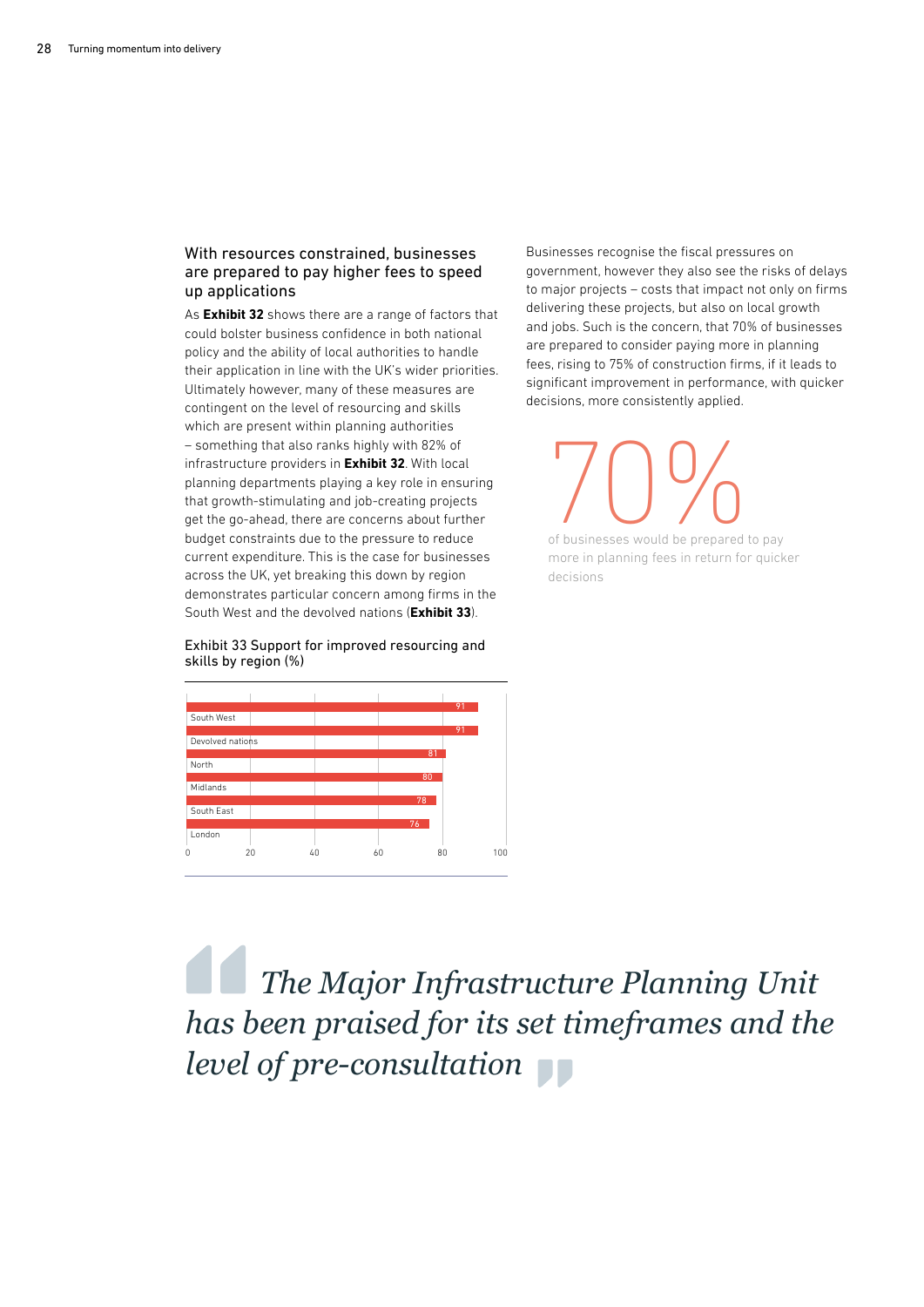## **SKILLS**: Provide longer-term clarity to help infrastructure providers lead the way

- With 81% of businesses seeing a key role for government in helping businesses to fund apprenticeships, there is disappointment with plans for the new Apprenticeship Levy…
- …something particularly felt by the construction firms delivering our infrastructure, where this rises to 88%, with 58% seeing funding as very significant to their ability to deliver
- In the absence of government support, 86% of construction firms see greater clarity of the project pipeline as essential if they are to fill the gap

#### With apprenticeships a critical part of infrastructure delivery, the apprenticeship levy has come as a disappointment to businesses

With the UK currently delivering some of the largest, most ambitious infrastructure projects in Europe, it is more important than ever that the right skills are available if we are to avoid delay, keep costs under control and maximise construction benefits here at home. Yet delivery of these projects often serves to highlight strains on our skills base. Crossrail is the largest construction project in the EU, yet it has depended upon a workforce which is nearing retirement and the industry is struggling to attract new talent. In this context, urgent action is needed to upskill the UK's workforce.

Asked what could be done to boost skills within the workforce, business is clear – apprenticeships are essential, with some 81% of firms arguing that improved apprenticeship funding from government would be the most important factor in addressing the skills challenge (**Exhibit 34**).

Exhibit 34 Business priorities to boost skills within their workforce (5)



What's more, the importance of apprenticeships increases among firms in the construction sector – those responsible for the physical delivery of the upgrades the UK requires in the coming years (**Exhibit 35**). Here, 88% of firms see apprenticeship funding as either significant or very significant, with over half seeing it as very significant.

#### Exhibit 35 The importance of funding for apprenticeships

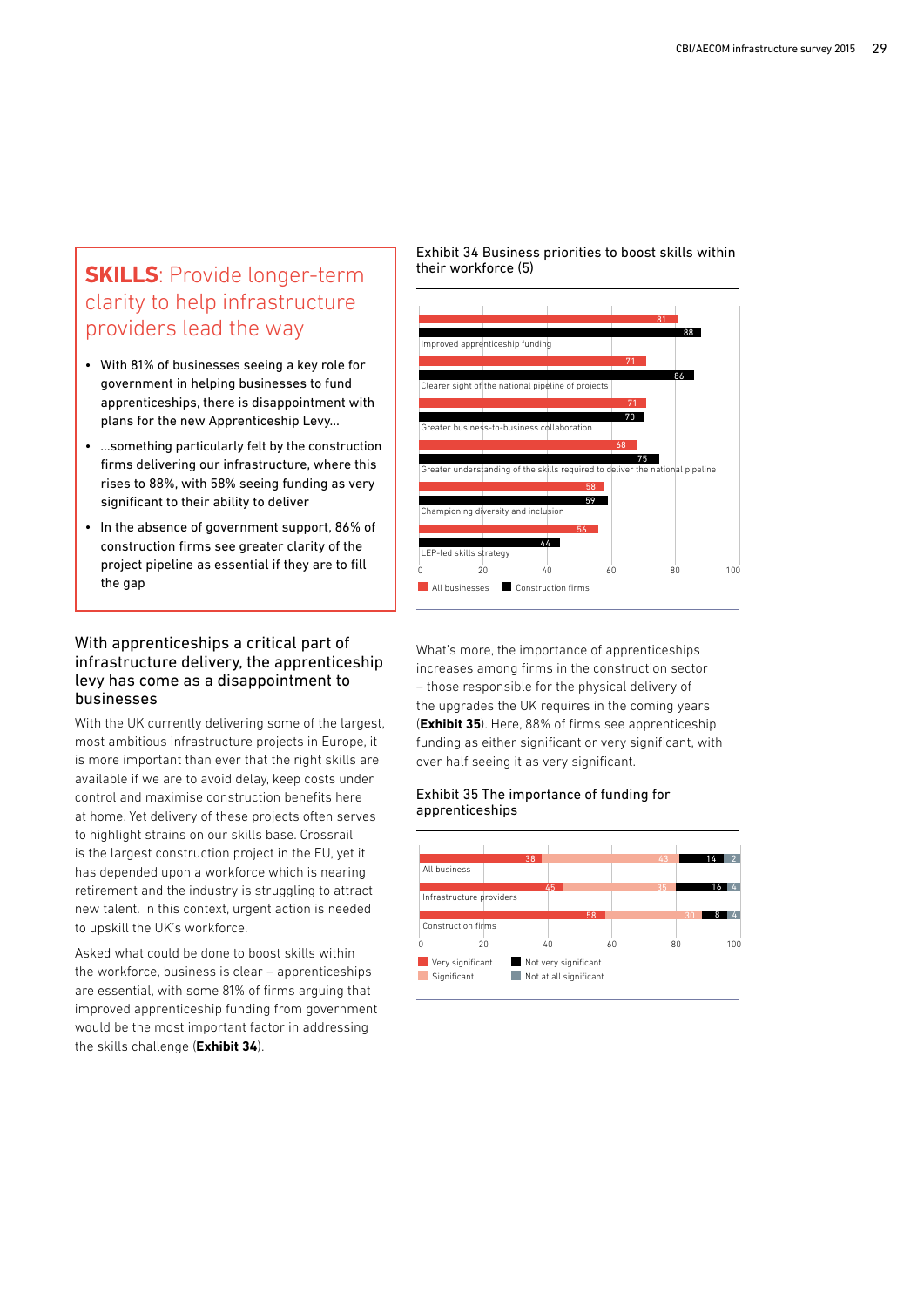Apprenticeships play a vital part in addressing this skills challenge, underlining why business was so critical of the government's Summer Budget announcement of an apprenticeship levy on large employers to fund its target of 3 million new apprenticeships. The levy, instead of supporting businesses, will now add a significant extra cost to large employers across the UK – many of whom are already investing in the skills of their workforce and will now be faced with extra cost and bureaucracy.

#### If businesses are to fill the gap, longerterm clarity of the UK's future pipeline is essential

Yet as shown by **Exhibit 34**, businesses see a range of actions besides funding that will also help deliver the skills the UK needs. 71% of all firms reflected the need for businesses to collaborate more closely with one another. Furthermore, over half of businesses saw a Local Enterprise Partnership-led skills strategy and greater diversity and inclusion as critical actions for businesses to take to address the skills gap.

of firms see greater business-

of firms see greater business-to-business collaboration as key to boosting skills

There are already good examples of business collaboration within wider industry, for example businesses working with their supply chains to tackle issues upstream. Some providers, such as the car manufacturer Toyota, have led the way with a 'co-operative model' of apprenticeships from within its suppliers and local businesses. Similarly in the digital market, Microsoft have supported 7,000 apprenticeships in the last five years, all but a handful of which come from among Microsoft's 30,000 partners and vendors.

In the absence of funding however, there is a role for government to play too – especially for firms charged with delivery of infrastructure (**Exhibit 36**). Greater understanding of the skills required to deliver the national pipeline scores highly, with three-quarters of construction firms seeing this as critical. Scoring even higher however is clearer sight of the national pipeline of projects, with 86% of construction firms saying this is a key factor in allowing them to upscale skills in the workforce.

#### Exhibit 36 Percentage of firms supportive of clearer pipeline and sight of skills



This is something that the UK is starting to make progress on. The government's National Infrastructure Plan for Skills<sup>26</sup> is a welcome development that should help translate the infrastructure pipeline into a tangible recruitment strategy. In addition, the fiveyear Road Investment Strategy<sup>27</sup> directly addresses the history of stop-start funding that has led to skills seeping out of the UK, especially in the aftermath of the sudden cuts in capital spending in 2010.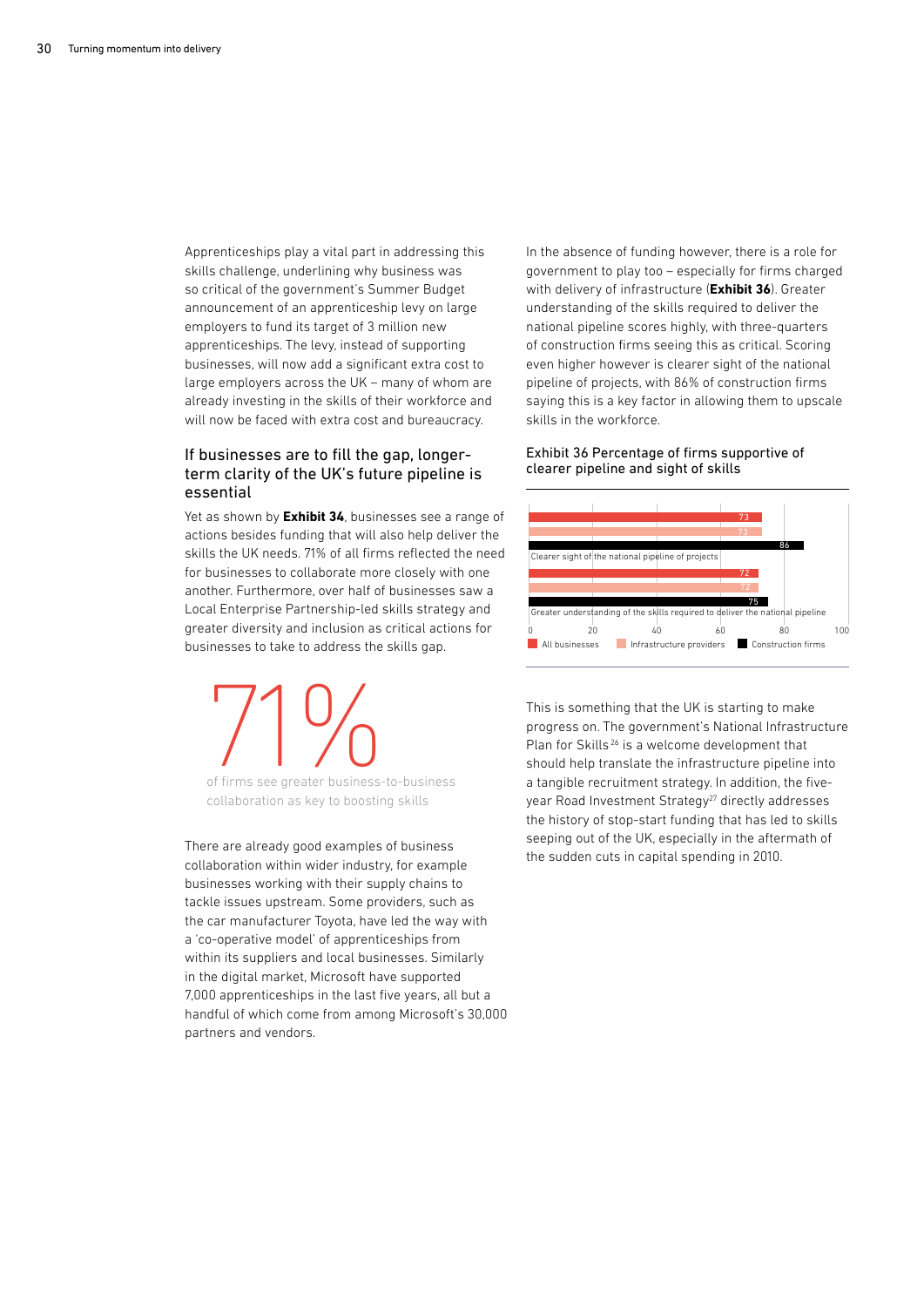## **FINANCING UK INFRASTRUCTURE: As the** market evolves, government's role must adapt

- With the market for investment improving, investors and providers see the primary role of government as removing barriers to the flow of private finance
- The need for faster, more politically robust decisions tops the list among nearly all infrastructure providers (96%)…
- …while 78% of investors are concerned that the risk of future policy change is holding back investment
- More than two-thirds of investors and providers still see a need for credit enhancement and subordinated funding, suggesting a continued role for innovations like the Green Investment Bank

#### Government support had a significant impact on infrastructure during the financial crisis…

In the aftermath of the financial crisis, banks shored up their balance sheets, leading to concerns as to how the UK would deliver the £411bn pipeline of projects within the National Infrastructure Plan $^{28}$  – 70% of which require private finance. In response, during the last parliament, government oversaw a number of important initiatives aimed at supporting projects, including the Green Investment Bank (GIB), and the UK Guarantees Scheme (UKGS). These measures were designed to attract a broader range of investors, reduce the cost of debt and mitigate construction risk, and gained considerable support from businesses in the 2014 survey – particularly the UKGS, which received backing from 79% of infrastructure providers. Such intervention from government is now seen to be having a positive impact on the state of the market. The schemes have helped to secure progress on a number of crucial national infrastructure projects, including Hinkley Point C, the Mersey Gateway Bridge and investments in offshore wind, including the Rampion and Sheringham offshore wind farms.

#### …but as the market recovers, investors are focused on political uncertainty

It is clear from asking investors and infrastructure providers that there is still a role for government to play in facilitating finance directly (**Exhibit 37** and **Exhibit 38**, page 32). More than two-thirds of both groups feel that credit enhancement such as the UKGS, partial or subordinated funding such as the GIB or indeed pooled investment vehicles such as the Pension Infrastructure Platform (PIP) do still have a role to play. This reflects the risks that still exist in the infrastructure market, particularly when it comes to large-scale infrastructure such as new nuclear or energy projects which require considerable levels of innovation. The importance of these measures to business would support an extension of the UKGS in some form following its current 2016 end-date. It also poses government with the challenge of ensuring a privatised GIB is capable of delivering against its raison d'etre.

#### Exhibit 37 Significance of government action on the state of the market (investors)

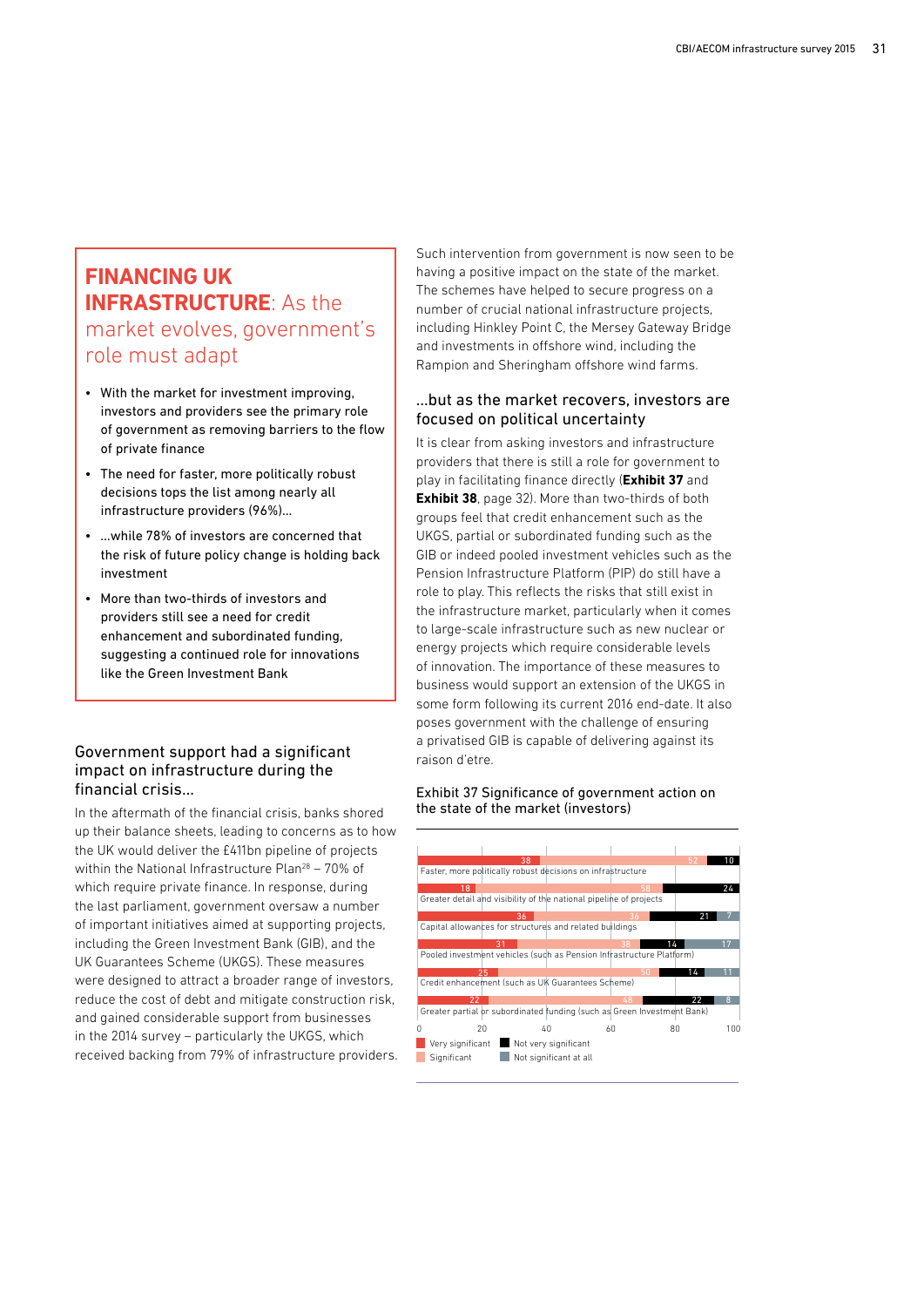#### Exhibit 38 Significance of government financing instruments on the state of the market (infrastructure providers)



Yet it is notable that while seen as important, the above financing measures come out bottom of the list. Much higher up are less direct interventions in the market that are designed to create a competitive business environment for private investment – particularly focusing on political certainty and visibility of pipeline. 96% of infrastructure providers see faster, more politically robust decisions on infrastructure as very significant or significant in boosting finance, while for investors, 76% want greater visibility of investment opportunities.

This balance of priorities reflects the change in market conditions, with growing levels of investor appetite in infrastructure enabling infrastructure providers to attract substantial amounts of private capital. This is illustrated well in the case of the £4.2bn Thames Tideway supersewer, one of the largest construction projects in Europe, which has attracted finance from a wide range of institutional investors, including pension funds.

#### Policy change is perceived as the biggest political risk

Delving further into concerns about political risk, it is clear that changes to the policy environment rank as the highest concern, with almost fourfifths (78%) of infrastructure investors seeing the risk of future change in policy as fundamentally or significantly detrimental to project delivery. The risk of retrospective action and regulatory interference also score highly, with around three-quarters seeing both as detrimental. With the backdrop of the general election, the impact of political rhetoric also remains fresh in the minds of investors, with almost two-thirds (63%) concerned about its impact on delivery.

#### Exhibit 39 The impact of political risk on infrastructure investment (%)



Infrastructure providers know that nothing turns off the private investment tap quicker than unexpected changes to government policy – a theme very much reflected in the recent changes on renewable energy. The changes to the Renewables Obligation and scrapping of the Climate Change Levy exemption have significantly damaged investor confidence across the entire renewable market, through the mixed signals they have created. The decision by Drax in September 2015 to cease investment in carbon capture and storage is a prime example of the implications of recent policy changes and the impact they can have.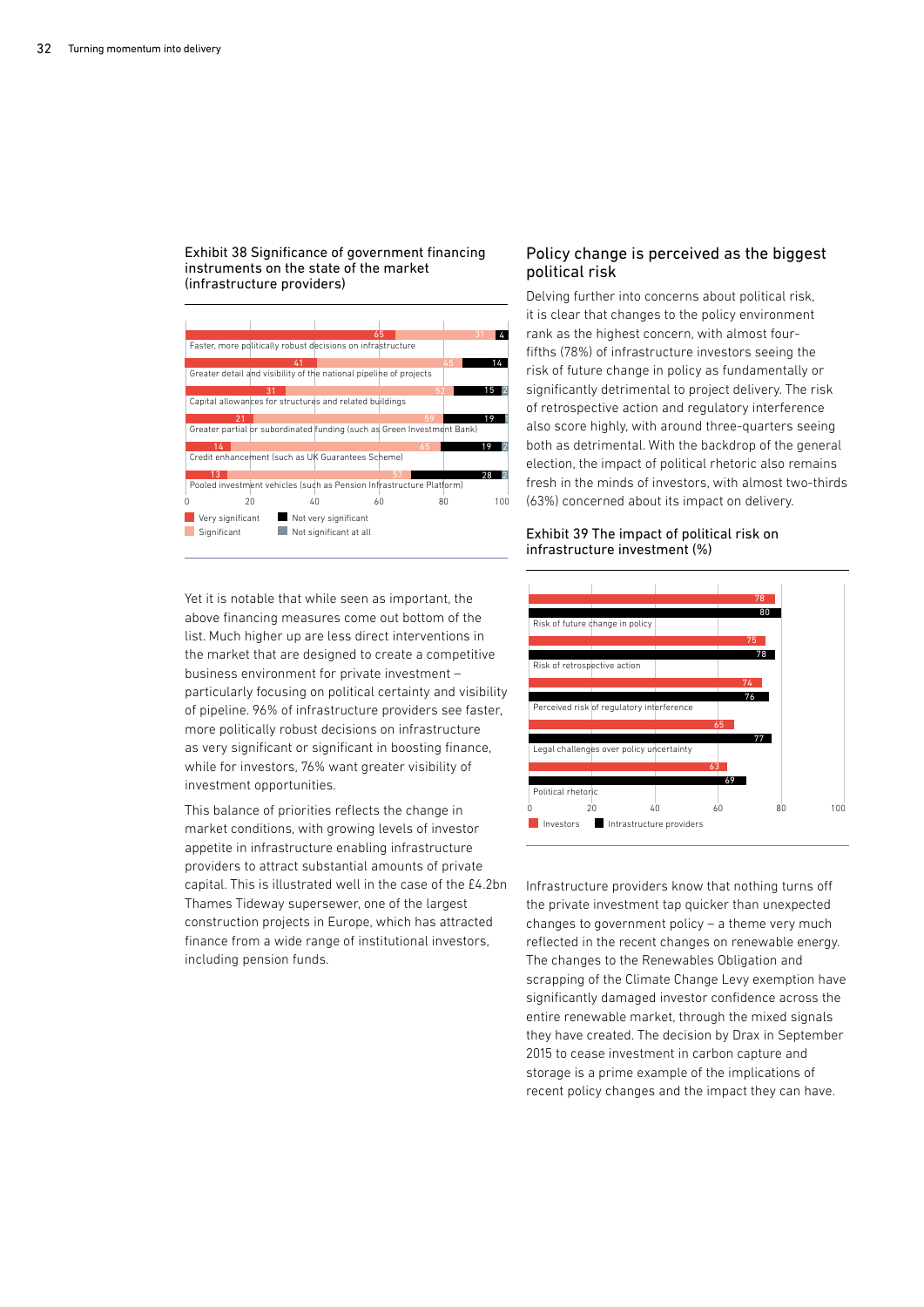## **DEVOLUTION:** With the right leadership, business sees devolution as an opportunity

- 61% of UK businesses believe that devolution will improve the delivery of local infrastructure
- Support is particularly high in England (73%), and most businesses across the UK are in favour, with the exception of Northern Ireland  $(43%$
- The majority of firms say certainty of revenue (68%) and plans for strong local business leadership (65%) are essential for boosting confidence that devolution will deliver better infrastructure

#### Most businesses in the UK see devolution as an opportunity to improve local infrastructure…

Devolution has emerged as one of the major shifts within UK politics, not just with regard to Scotland, Wales and Northern Ireland, but also in the English regions. Given the chancellor's personal ambitions for the Northern Powerhouse this trend looks set to continue over the course of this parliament.

The good news is that 61% of UK businesses see greater devolution as an opportunity to improve local infrastructure. Broken down by nation, England is the most enthusiastic, with English regions averaging 73% in favour of devolution. The only exception is Northern Ireland, where the figure is lower at 43%, (**Exhibit 40**). Appetite for devolution is notably higher in England and Wales – by some ten or more percentage points – something that may simply reflect the appetite for devolution, but also the limited scope of devolved responsibility to date.

Exhibit 40 Business support for devolution across the devolved nations (%)



Considerable variance also exists in attitudes towards devolution within English regions (**Exhibit 41**). While all regions are broadly favourable, London comes out lowest, with 60% of firms in favour, compared to 81% in Yorkshire and Humber – again, potentially reflective of the fact that London has long held greater control over infrastructure spending in the capital.

#### Exhibit 41 Business support for devolution across the English regions (%)

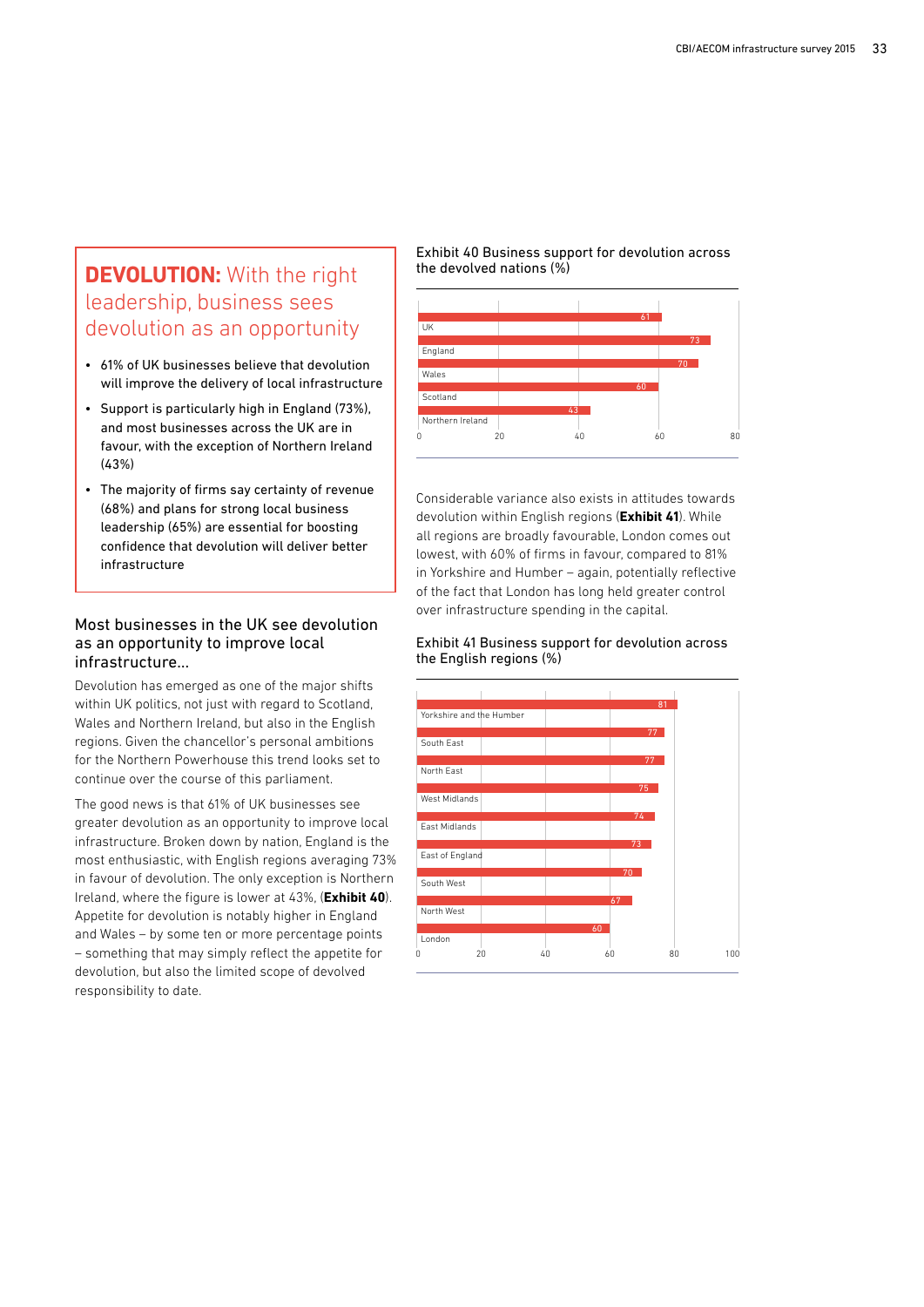# *While all regions are broadly favourable of devolution, London comes out lowest, with 60% of firms in favour, compared to 81% in Yorkshire and Humber*

#### Leadership and capability are critical requirements for bringing more businesses on board

Yet with almost a third of UK businesses in **Exhibit 40** reporting that they are unsure greater devolution would have a positive impact, it is clear that the case remains far from clear-cut. This is reinforced by the fact that while the North West is in the vanguard of devolution with the combined authority approach taken in Manchester, the region sees only average levels of support.

Asked what more could be done to bolster support for devolution, business places revenue and leadership at the top of the list – particularly among infrastructure providers (**Exhibit 42**). Sufficient revenue to deliver on devolved responsibilities ranks highest, reflecting concerns that devolution cannot be a substitute for adequate levels of investment in infrastructure. It is clear though that this is not just a matter of funding – business leadership at a local level, adequate staff resourcing and improved skills in local government are seen by many as almost just as important.

Exhibit 42 Factors to improve the ability of local government to deliver infrastructure projects

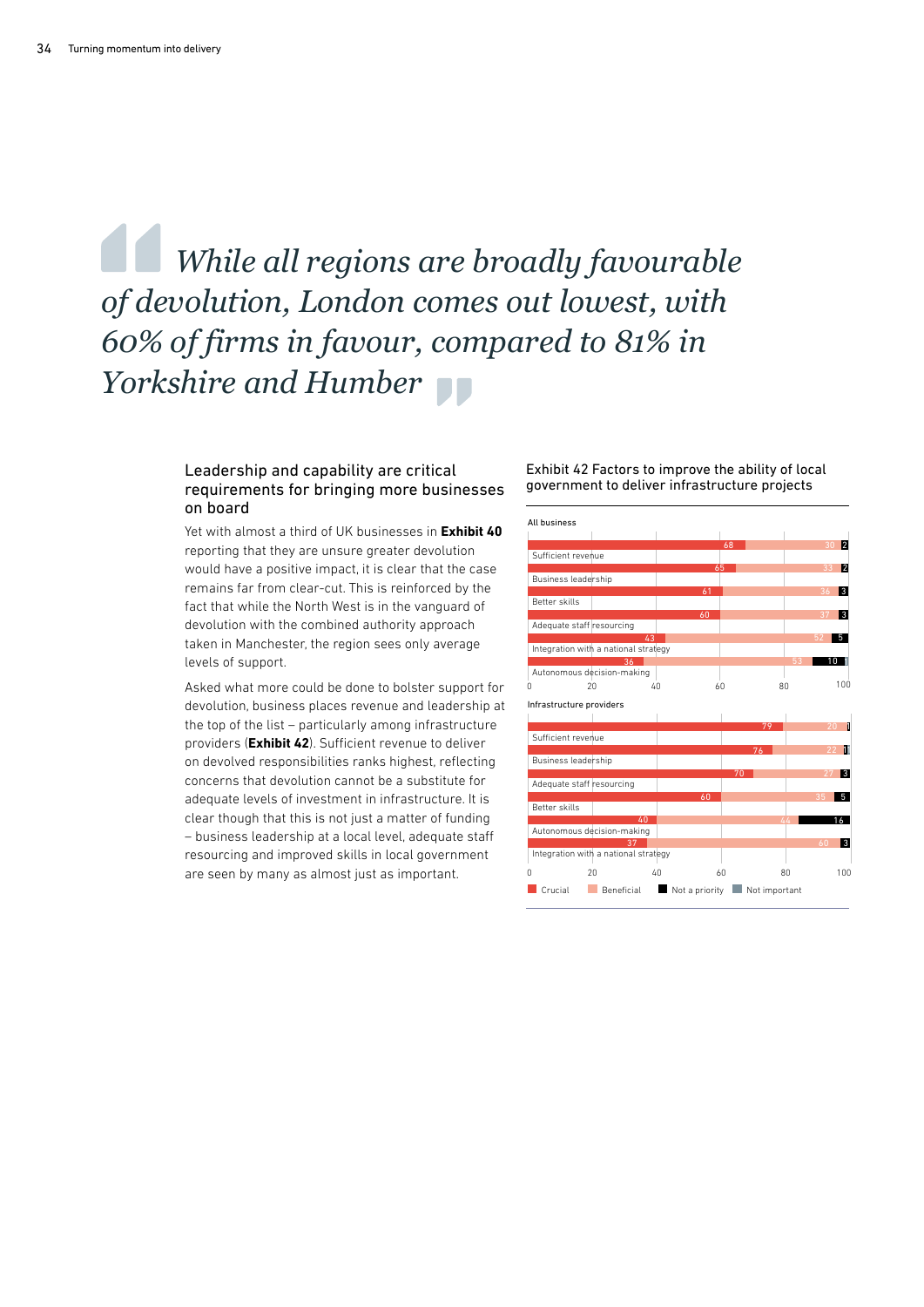## **TAKING DECISIONS**: Deliver a long-term strategy based on assessment of need

- As the National Infrastructure Plan continues to evolve, 98% of firms now want to see an evidence-based approach to how we take decisions
- Business backs the National Infrastructure Commission as announced in October 2015 – with 99% of infrastructure providers seeing the assessment of need as critical
- 92% of firms see greater engagement with communities impacted by infrastructure as essential, with 91% seeing better articulation of the local benefits of new infrastructure as key

#### Business backs the creation of the National Infrastructure Commission

Businesses have by and large been supportive of many of the government's infrastructure initiatives over the course of the last parliament – not least the creation of the National Infrastructure Plan, which 59% of all businesses see as having had a positive impact on infrastructure delivery.

#### Exhibit 43 Level of support for National Infrastructure Plan



With the National Infrastructure Plan expected to continue evolving over the course of this parliament, respondents highlighted their priorities on how it could be further improved to ensure it remains at the centre of UK infrastructure policy (**Exhibit 44**). At the top of this list for infrastructure providers was an evidence-based assessment of need upon which to base the content of the plan. 98% of infrastructure providers feel this would make an important contribution to improving the plan, with 56% of them thinking it would make a very positive contribution. Also scoring particularly highly was the need for greater engagement with the public, with 92% of infrastructure providers citing improvement here as important, and 36% believing it to be very important.

#### Exhibit 44 Infrastructure provider priorities to improve the National Infrastructure Plan



The support for an assessment of need is unsurprising, given that this was seen by businesses to be the most essential benefit of Sir John Armitt's proposals for aNational Infrastructure Commission.29 The assessment of need is seen to have been a very important component by 71% of infrastructure providers in particular. In comparison 55% see the independence of the commission as a very important factor (**Exhibit 45**).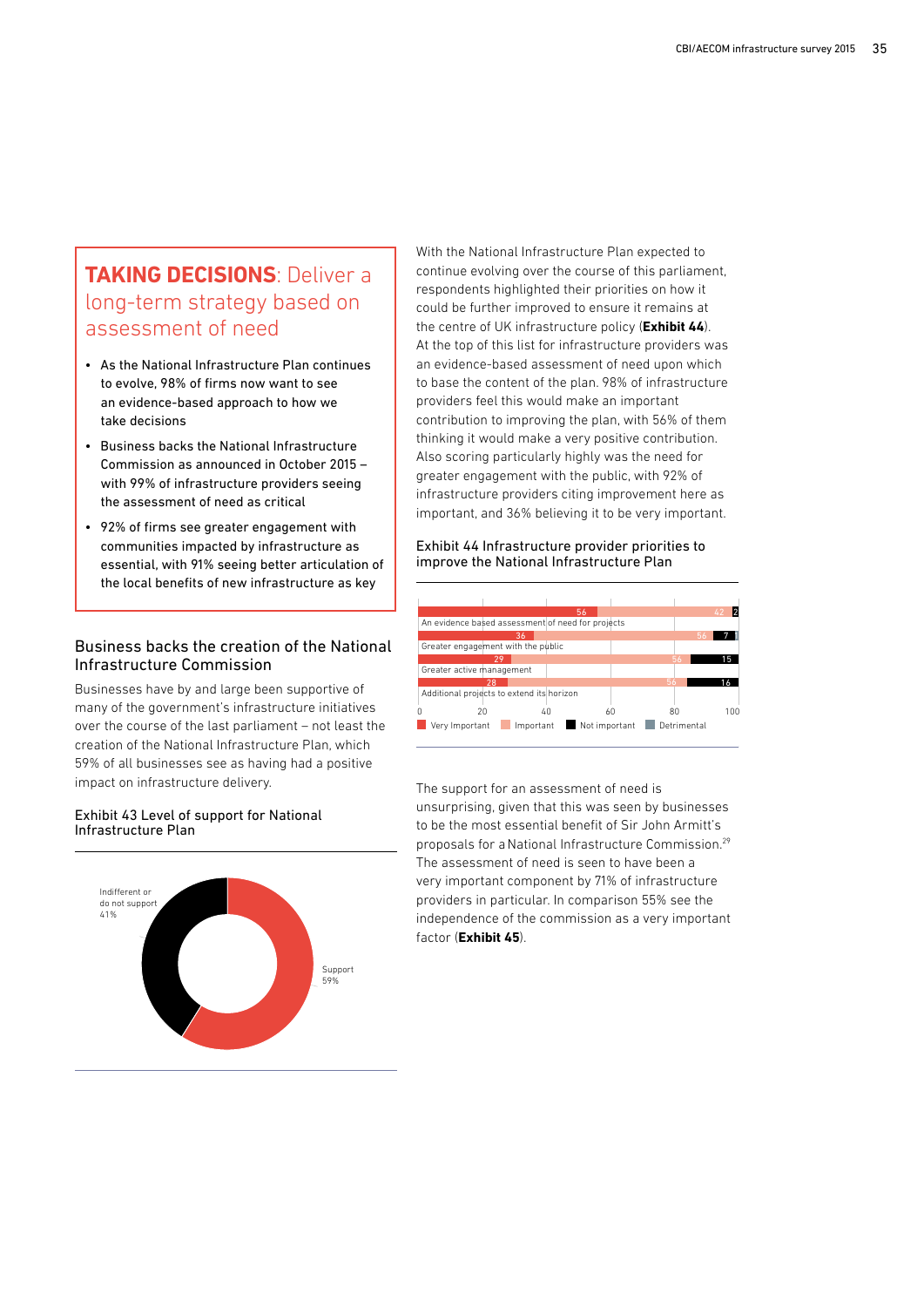Exhibit 45 Infrastructure provider priorities from the National Infrastructure Commission proposals



In light of these findings the announcement by chancellor George Osborne that he would create a National Infrastructure Commission, to carry out an assessment of need at the start of each parliament, is hugely welcomed by business. The *CBI/URS*  infrastructure survey 2014<sup>8</sup> found that 89% of firms were in favour of the idea. Lord Adonis, as chair, must now strive to ensure the work of the commission firmly guides our future pipeline of national infrastructure.

#### Clearer articulation of the benefits of infrastructure is needed also to bring the public onside

As **Exhibit 44** above shows, business feels greater engagement with the public would also help with the delivery of infrastructure.

Recognising that government and industry must improve the way they engage with the public, respondents to the survey were asked what would help to bring local communities and wider public opinion onside (**Exhibit 46**). 41% of businesses feel a clear sense of how individual projects fit into a national strategy would deliver a significant boost to the case for new infrastructure, demonstrating the importance of placing individual projects in context.

Scoring even higher however, is the need for better articulation of the local benefits brought about by a project – something in keeping with opinion polling conducted in 2013 by Ipsos Mori for the CBI,<sup>30</sup> in which members of the public said this was the biggest single factor they looked for in understanding the benefits of major infrastructure upgrades. With rationing between investments seen to be almost inevitable, stating the benefits which could be realised will be critical to winning confidence in the project as well as support.

#### Exhibit 46 Actions which would assist businesses in their engagement with local residents

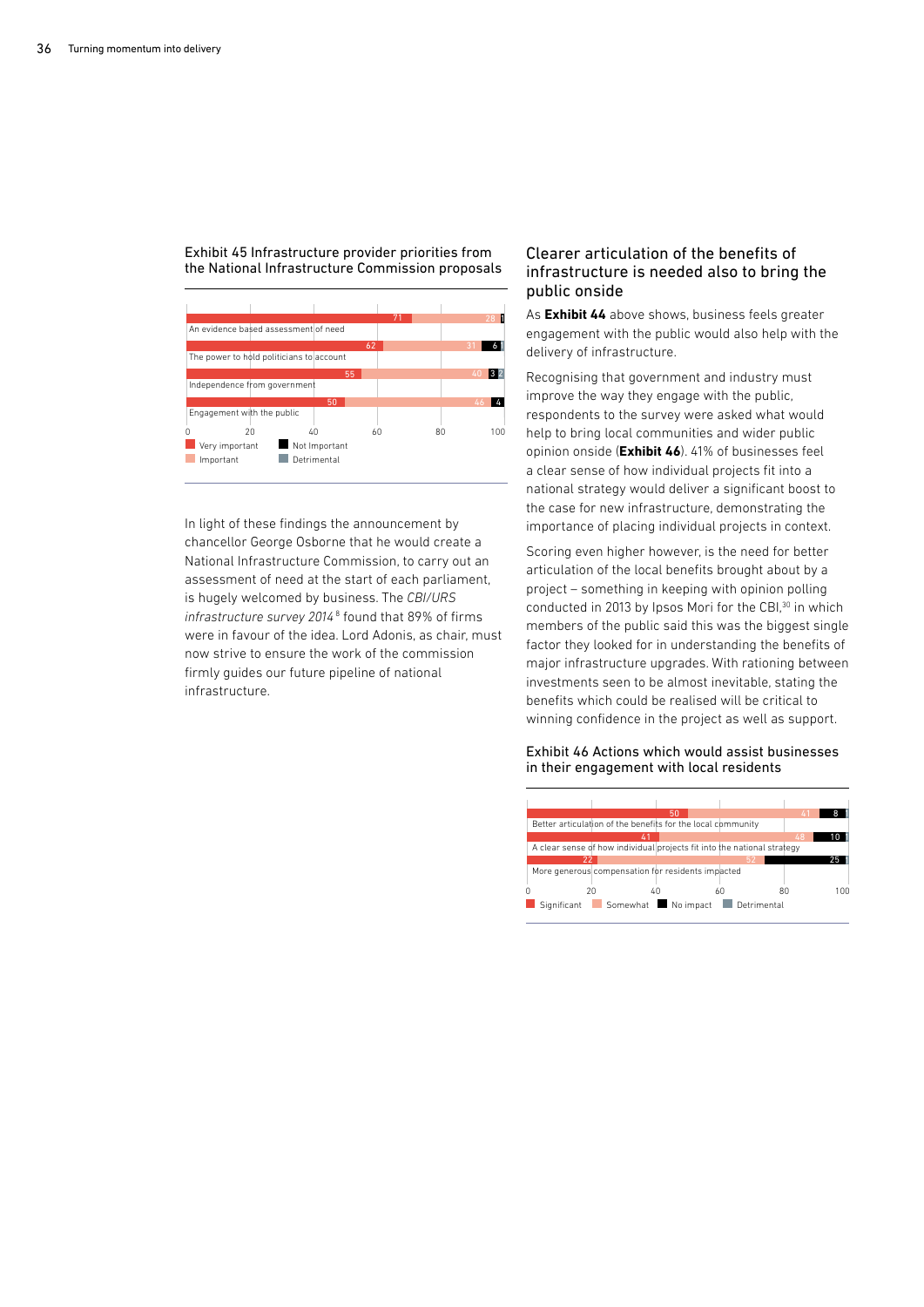# Conclusions and recommendations

*The 2015 CBI/AECOM infrastructure survey lays down a clear challenge for government: build on the foundations laid in the last parliament, and turn momentum into delivery.*

The results of this survey highlight ten actions which government must take with UK infrastructure, if this parliament is to be the one that makes a real difference.

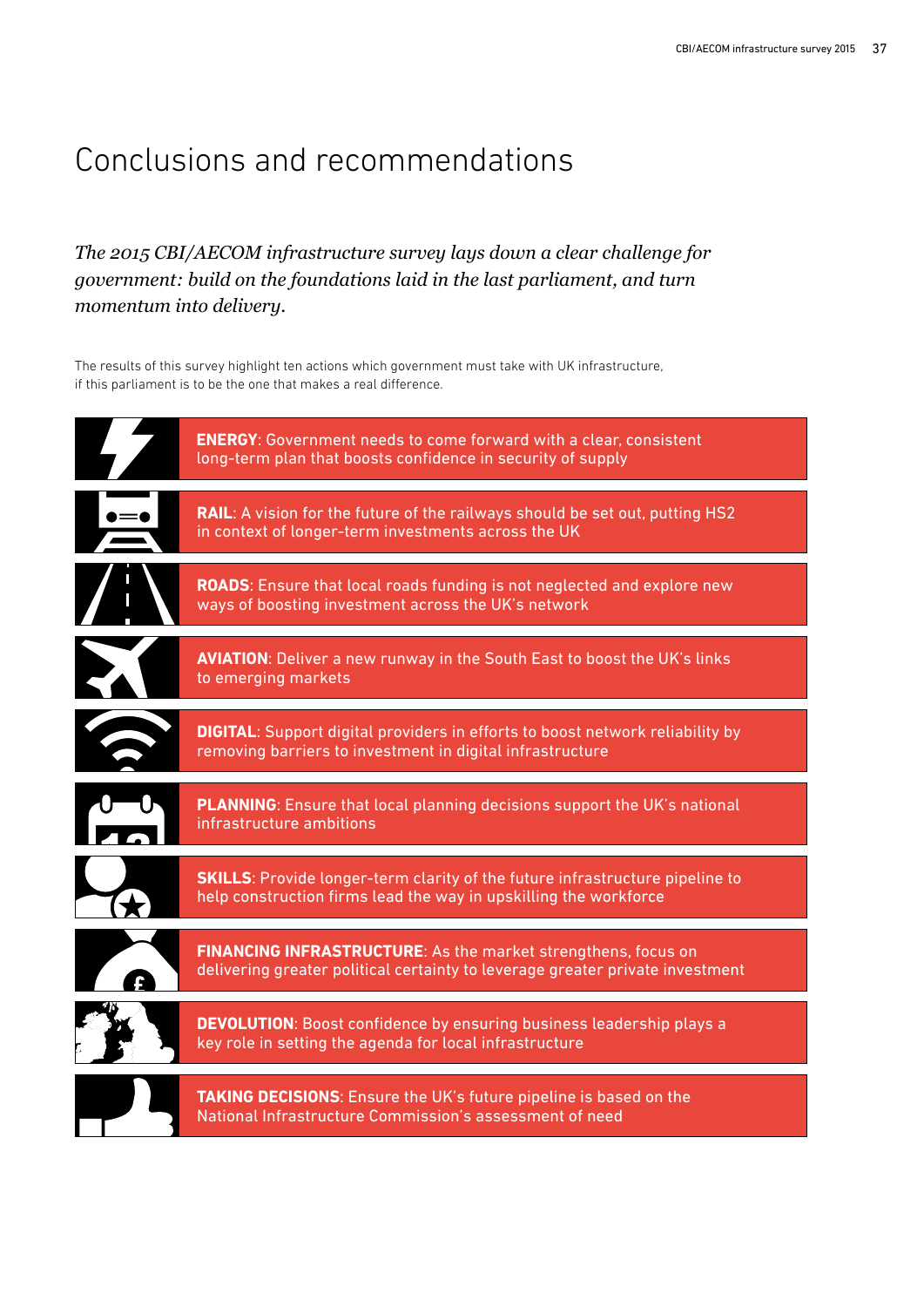## Annex

#### Respondents

The survey was conducted over a seven week period ending on 17th July 2015. Usable responses were received from 722 participants. Participants included investors, providers and users of UK infrastructure from across and outside CBI membership. Approximately one quarter of respondents identified primarily as a provider of infrastructure.

The respondents were largely senior executives of their respective companies: 30% were CEOs, with a further 45% managing directors or directors. Importantly, the survey captures business opinion from all sizes of businesses: while larger firms employing 500-4,999 employees constituted 27% of respondents, SMEs with 1-249 employees represented 44%.

In the analysis of results, responses were weighted according to the sectoral contribution to Gross Value Added based on the latest available Office for National Statistics estimates. **Exhibits 47** and **48** show the breakdown of respondents by sector and region respectively.

#### Exhibit 47 Respondent breakdown by sector



Exhibit 48 Respondent breakdown by region

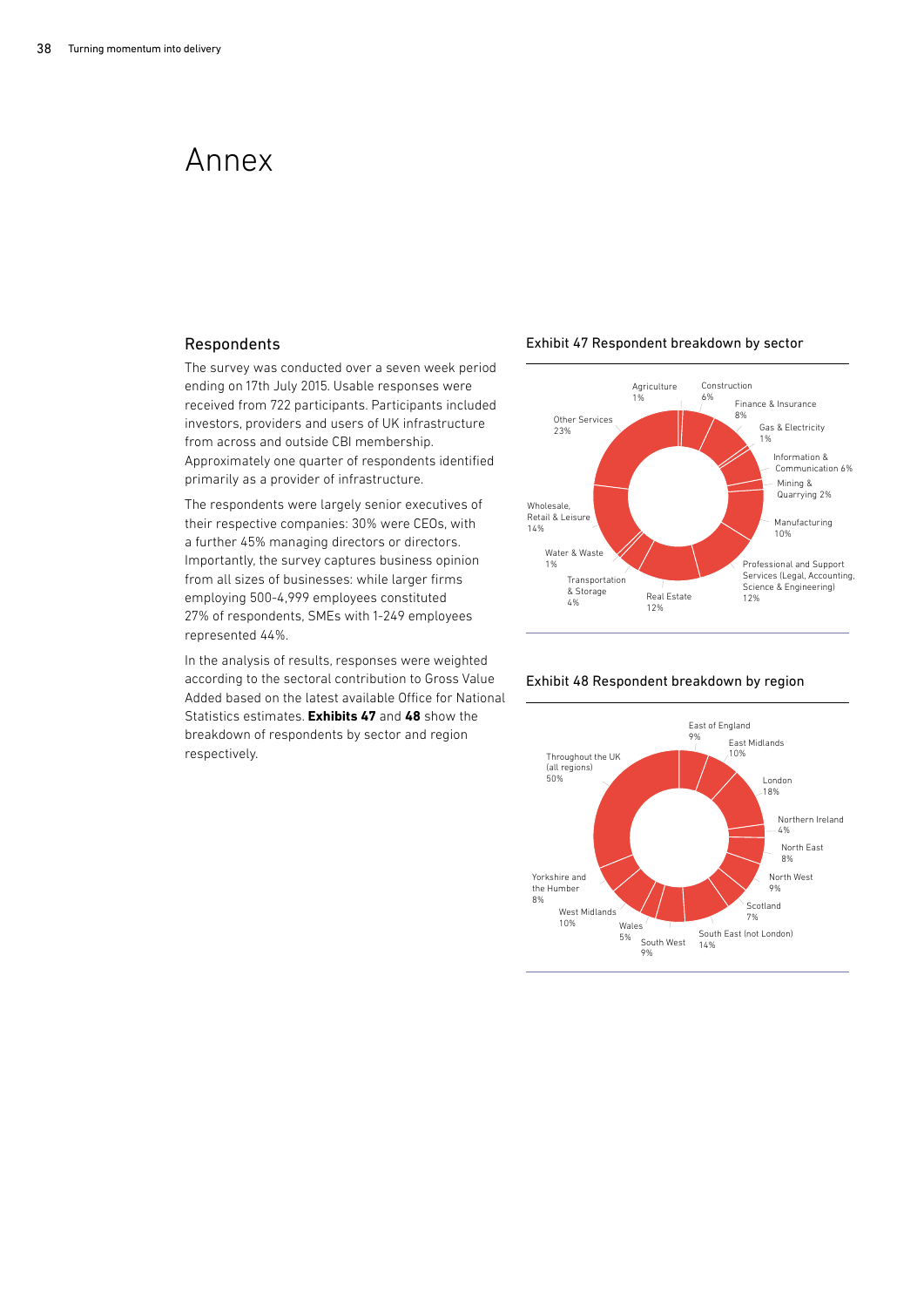# References

- 1 *The Global Competitiveness Report 2014-2015*, World Economic Forum, September 2015.
- 2 Renewable energy country attractiveness index, Ernst and Young, September 2015
- 3 *2014 ACI Annual World Airport Traffic Report*, Airports Council International, January 2015
- 4 *The Global Competitiveness Report 2014-2015*, World Economic Forum, September 2015
- 5 *Digital, Social & Mobile in 2015*, We are Social, January 2015
- 6 *National Infrastructure Plan 2014*, HM Treasury, December 2014
- 7 *Winter Review & Consultation*, National Grid, July 2015
- 8 *Taking the long view: a new approach to infrastructure*, CBI-URS Infrastructure Survey 2014, CBI, October 2014
- 9 *Shining a light: uncovering the business energy efficiency opportunity*, CBI, August 2013
- 10 *Small steps, big impact: maximising the role of on-site generation in meeting our energy and climate change challenges*, CBI, June 2015
- 11 *Reforming the business energy efficiency tax landscape*, HM Treasury, September 2015
- 12 *Britain's Future, Britain's Railway*, Rail Delivery Group, February 2015
- 13 *Shaw Report on the longer-term future shape and financing of Network Rail: terms of reference*, Department for Transport, July 2015
- 14 CSR/Infrastructure Announcement, RAC Foundation, June 2013
- 15 *Better roads for England: A report from the Local Government Association based on independent research*, Local Government Association, August 2014
- 16 Infrastructure announcement, RAC Foundation, June 2013
- 17 Summer Budget 2015, HM Treasury, July 2015
- 18 *Invest to save: benefits of early intervention for highway maintenance*, Highways Term Maintenance Association, February 2015
- 19 *Boosting capacity where it matters most the nub is the hub: the CBI's position on future aviation capacity*, CBI, September 2014
- 20 *UN Habitats: State of the world's cities 2012-13*, United Nations, 2012
- 21 *The Airports Commission's final report*, Airports Commission, June 2015
- 22 £31 billion cost to UK trade whilst waiting for new runway to be built, press release, CBI, July 2015
- 23 *The economic impact of Air Passenger Duty: A study by PwC*, PwC, February 2013
- 24 *Digital, Social & Mobile in 2015*, We are Social, January 2015
- 25 *Fixing the foundations: Creating a more prosperous nation*, HM Treasury, July 2015
- 26 *National Infrastructure Plan for Skills*, HM Treasury, September 2015
- 27 *Road Investment Strategy: for the 2015/16-2019/20* Road Period, Department for Transport, March 2015
- 28 *National Infrastructure Pipeline: July 15 update*, HM Treasury, July 2015
- 29 *An independent review of long term infrastructure planning commissioned for Labour's Policy Review*, The Armitt Review, February 2015
- 30 *Building trust: making the public case for infrastructure*, CBI, April 2014